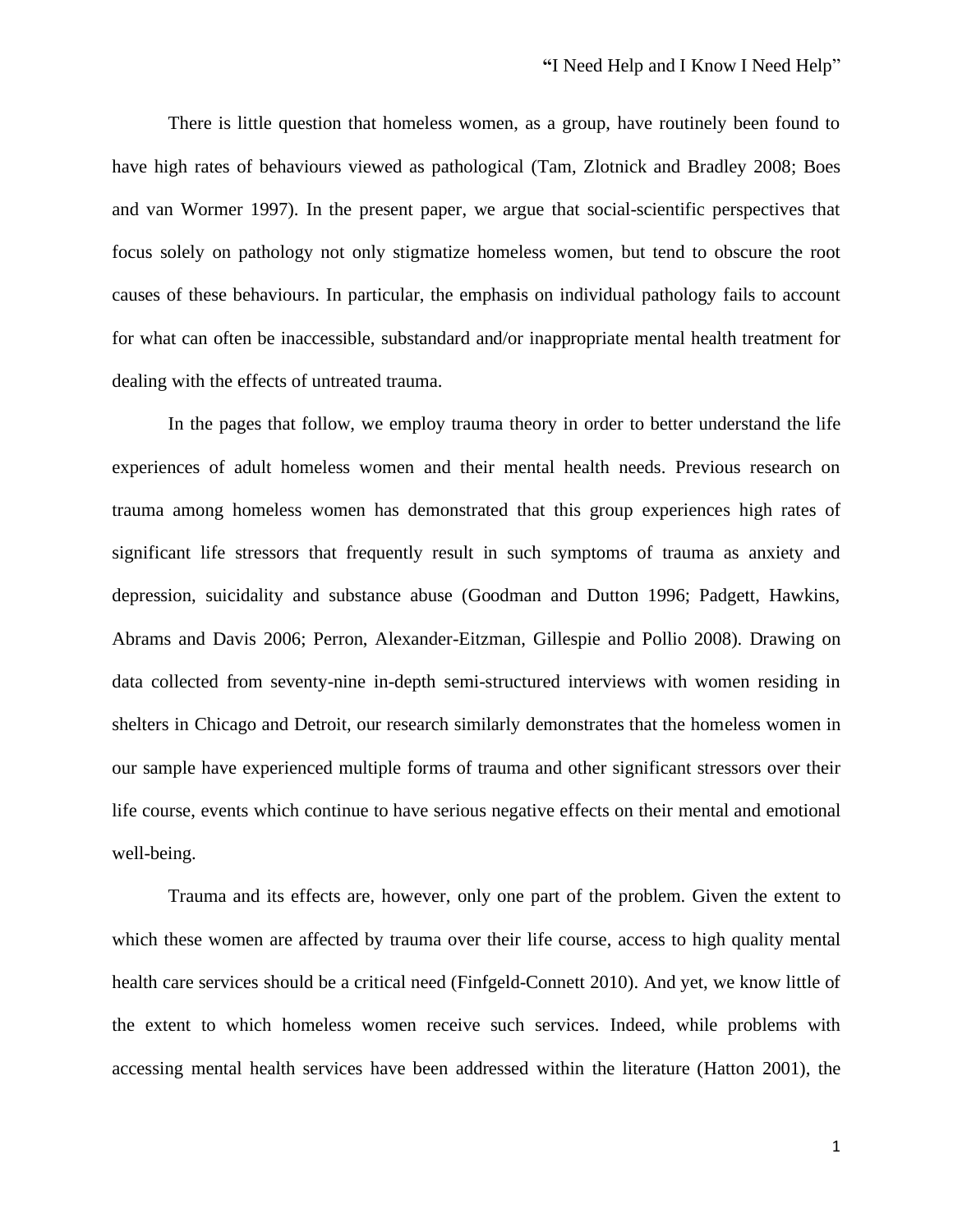quality of the mental health care received by adult homeless women remains largely unknown. Thus our second goal in this paper is to utilize the data collected to explore women's experiences with accessing and consuming mental health services. Our analysis reveals that it is not simply the case that homeless women are often unable to access mental health services, but that they often receive substandard or inappropriate care. Therefore we conclude that it could reasonably be argued that the 'pathological homeless woman' is a construct tied to women's experiences with a health care system that frequently fails them.

### **Beyond pathology: trauma**

In this paper we employ the concept of trauma as a means of reframing homeless women's circumstances in order to better understand their experiences with mental health services. For our purposes, we define psychological trauma as "a set of responses to extraordinary, emotionally overwhelming and personally uncontrollable life events" (Goodman, Saxe and Harvey (1991: 1219).These events produce traumatic memories which are stored in the brain in a fragmented fashion, "remaining highly charged within the mind and often unable to be articulated or verbally described" (Flemke 2009: 125). While experiences of trauma and its effects are variable among individuals (ibid), studies suggest that exposure to painful life events can lead to cognitive changes – including altered perceptions of self-worth, shifts in attitudes towards others (lowered trust and intimacy) and the development of harmful beliefs (Goodman and Dutton 1996; Janoff-Bulman 1992). Such experiences can also increase one's risk of developing a mood disorder such as depression (Rayburn, Wenzel, Elliott, Hambarsoomians, Marshall and Tucker (2005), or one of the cluster of anxiety disorders such as Post-Traumatic Stress Disorder (PTSD) (Yeater, Austin, Green and Smith 2010).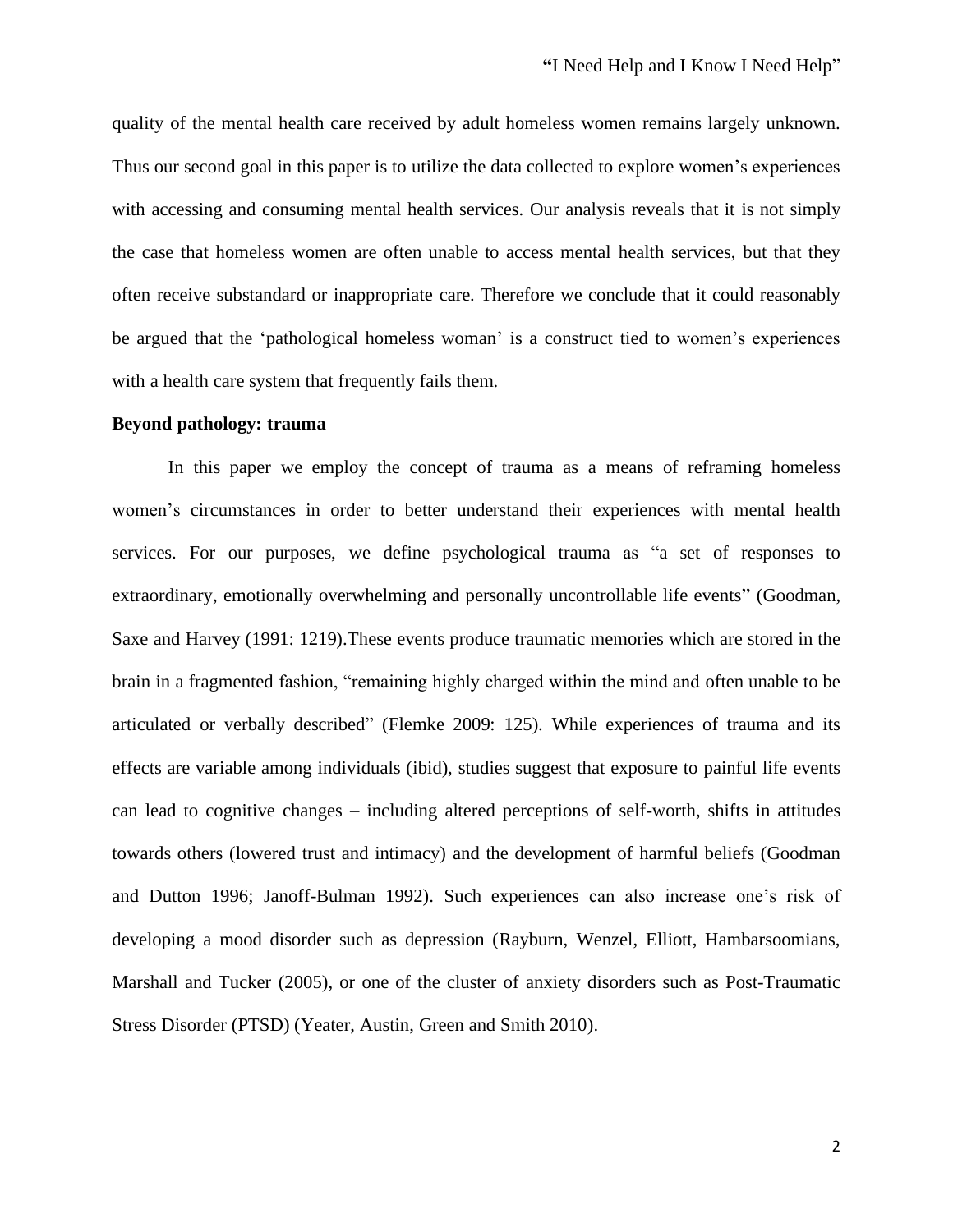In relation to homeless women, the research literature has consistently demonstrated that members of this population experience episodes of significant stressful life events, both prior to and following homelessness (North, Smith and Spitznagel, 1994). For example, many women experience physical and sexual violence prior to becoming homeless (Goodman et al., 1995; D'Ercole and Struening, 1990), and domestic violence is often a major factor in causing women's homelessness (Browne and Bassuk 1997; Williams 1998).

Experiences of violent victimization are, however, only one of several forms of significantly stressful life events that can produce symptoms of psychological trauma. Some researchers have noted that homeless women experience high rates of prolonged marital and intra-familial conflict (Wagner and Menke 1991). Some homeless citizens have survived natural disasters, fires and floods, combat situations or experienced life threatening accidents (Taylor and Sharpe 2008; Yeater et al. 2010). Becoming homeless is itself a stressful process, one that frequently involves a precipitating financial crisis or familial dispute (Goodman et al. 1991).

The experience of *being* homeless can also be traumatizing, as it entails the loss of one's familiar surroundings, social relationships and social roles (ibid.). For example, the experience of being with a permanent residence, of living precariously in shelters and other temporary arrangements, or on the streets, has been shown to be both physically and psychologically stressful and has been linked to higher morbidity rates among homeless citizens (Cheung and Hwang 2004). For those individuals with pre-existing psychiatric conditions, or with untreated psychological trauma from prior negative experiences, homelessness may worsen pre-existing mood, anxiety and/or cognitive disorders (Goodman et al. 1997; D'Ercole and Streuning 1990). Researchers have also consistently noted links between violent victimization and symptoms of undiagnosed Post-Traumatic Stress Disorder (North et al. 1994; Stewart et al. 2004). Experiences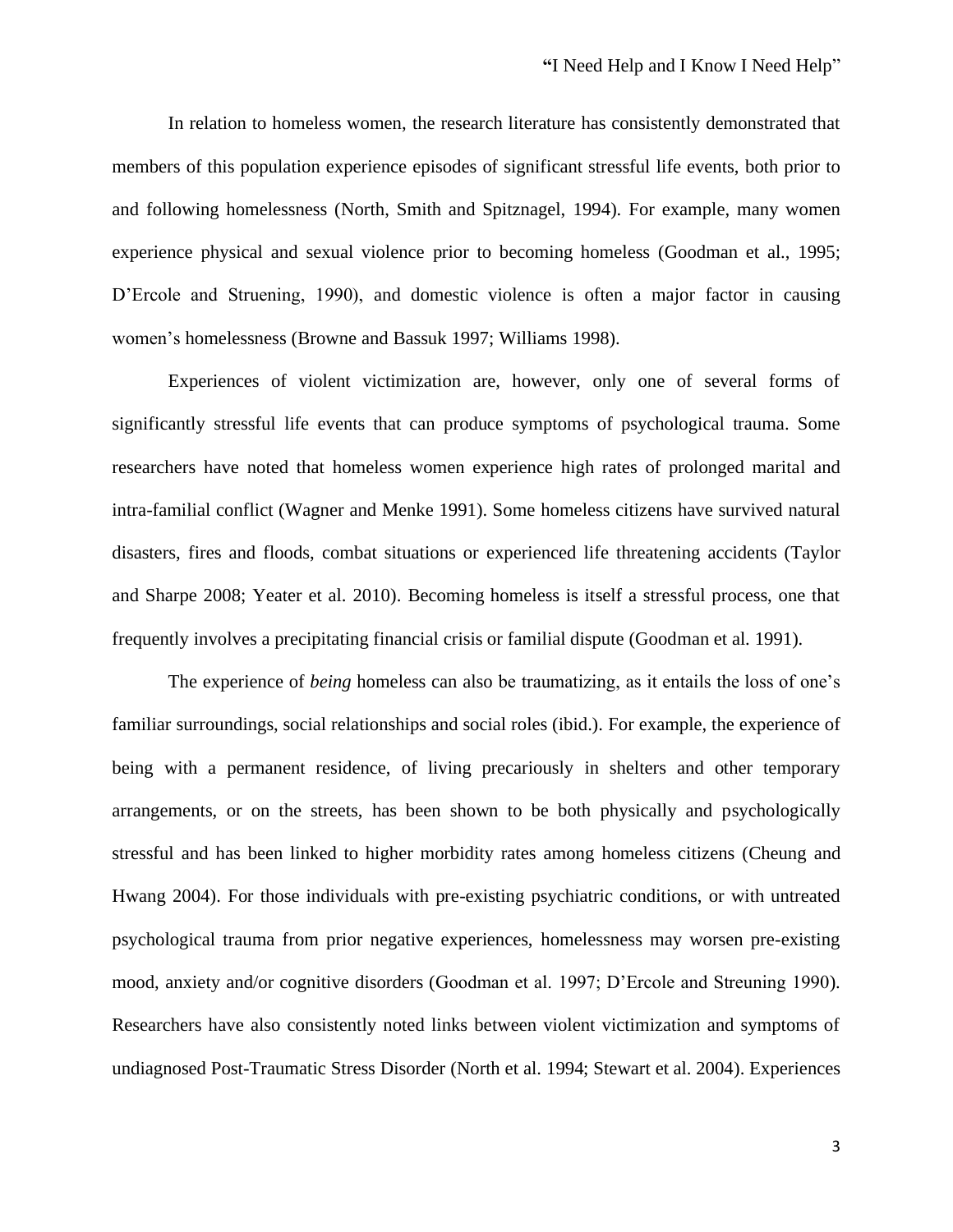of physical and sexual assault also greatly increase the likelihood of developing depressive symptoms, as well as being strongly associated with substance abuse problems (Padgett and Streuning 1992). Not only is experiencing violent victimization a predictor of psychological distress for homeless women (Ingram et al. 1996), but it has also been found to worsen psychotic symptoms of those women who are mentally ill (D'Ercole and Streuning 1990). Women who have experienced other types of traumatic events, such as natural catastrophes, combat situations and so on, are also often underdiagnosed for PTSD (Taylor and Sharpe 2008). Suicidal ideation is another documented effect of trauma: in one study Ambrosio et al. (1992) found that almost two-thirds of the homeless women in their sample had contemplated suicide in the year prior to the study; one third stated that they had made a suicide attempt during the same period.

Aside from permitting a means of reframing pathology as untreated symptoms of trauma – thereby removing some of the stigma these women face – trauma theory also refocuses our attention to existing mental health services. In particular, we are forced to ask: how do existing mental health services respond to women's psychological trauma? Unfortunately, this is a question that does not appear to have generated much research interest. In the present paper, we have sought to answer this question by asking homeless women about their access and use of mental health services.

### **Method of inquiry**

This paper is informed by data collected for a larger study that aimed to improve understanding of homeless women's health, mental health and policing service-related needs, the quality of services they currently receive, as well as problems with respect to accessing those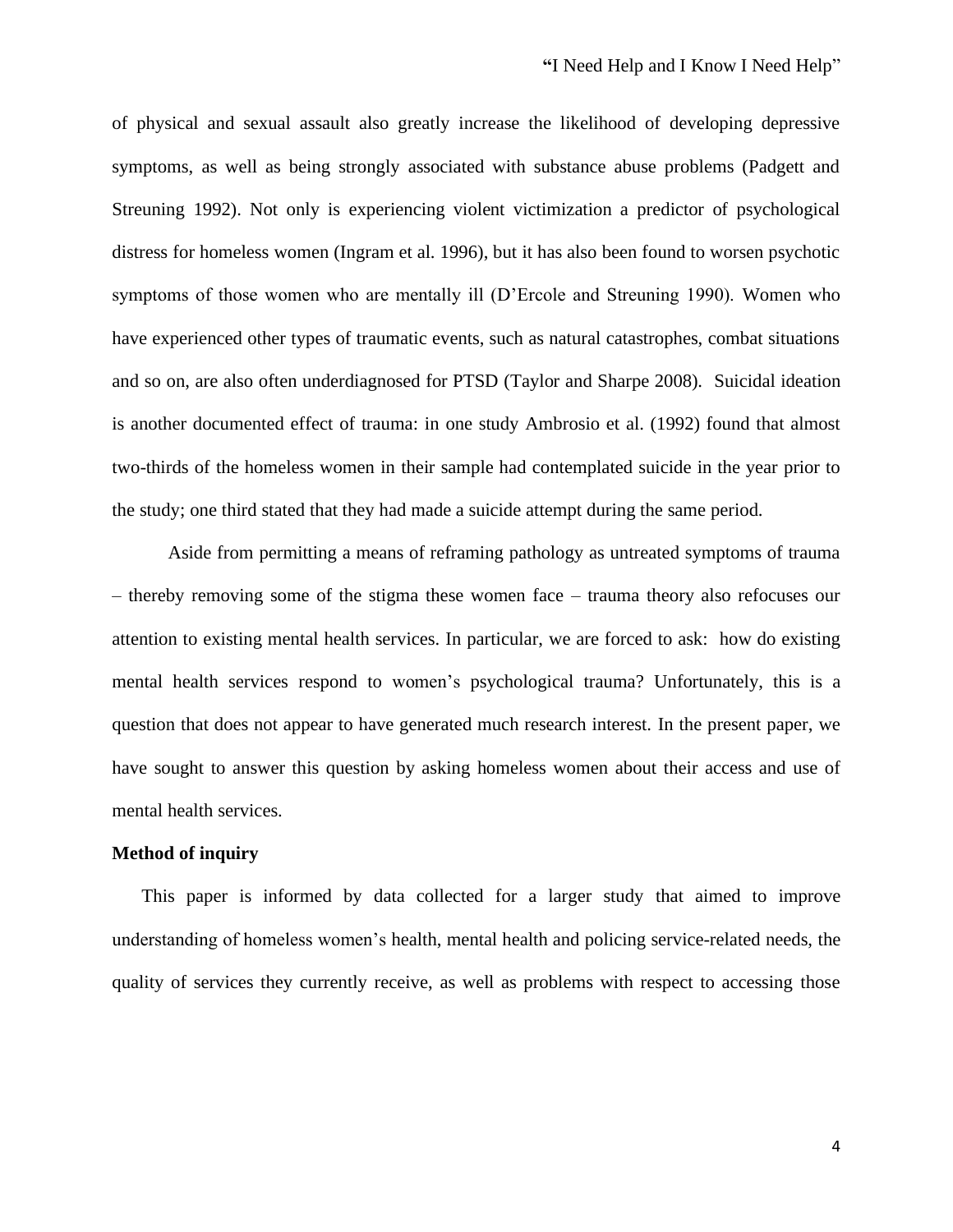services post-victimization<sup>1</sup>. To explore these issues, in 2011 we conducted one hundred and one in-depth semi-structured interviews with seventy-nine homeless women and twenty-two representatives of service agencies. These interviews were facilitated through the active participation of fourteen community organizations serving homeless women in Detroit and Chicago.

To locate potential research participants, we developed a non-probability sample consisting of the maximum number of service agencies that work with homeless women in each of these cities and asked these organizations if they would agree to participate in our research. Participation was defined as facilitating access to both organizational staff and clients.

In the pages that follow, we draw exclusively on the interviews conducted with the seventy-nine homeless female participants. Interviews were typically of an hour's duration. At the beginning of each interview, we asked participants for background information in order to understand the demographics of our sample. The women who volunteered to participate in our study were disproportionately African-American. Their ages ranged from eighteen to seventy**.** They also had a diverse range of experiences of homelessness; from a first-timer with one week at the shelter to older women who reported decades of cycling in and out of homelessness.

# **– Table 1 here –**

<sup>&</sup>lt;sup>1</sup>Although the primary focus of our research was collecting data on issues related to victimization, we also asked about and received information concerning other traumatic events experienced.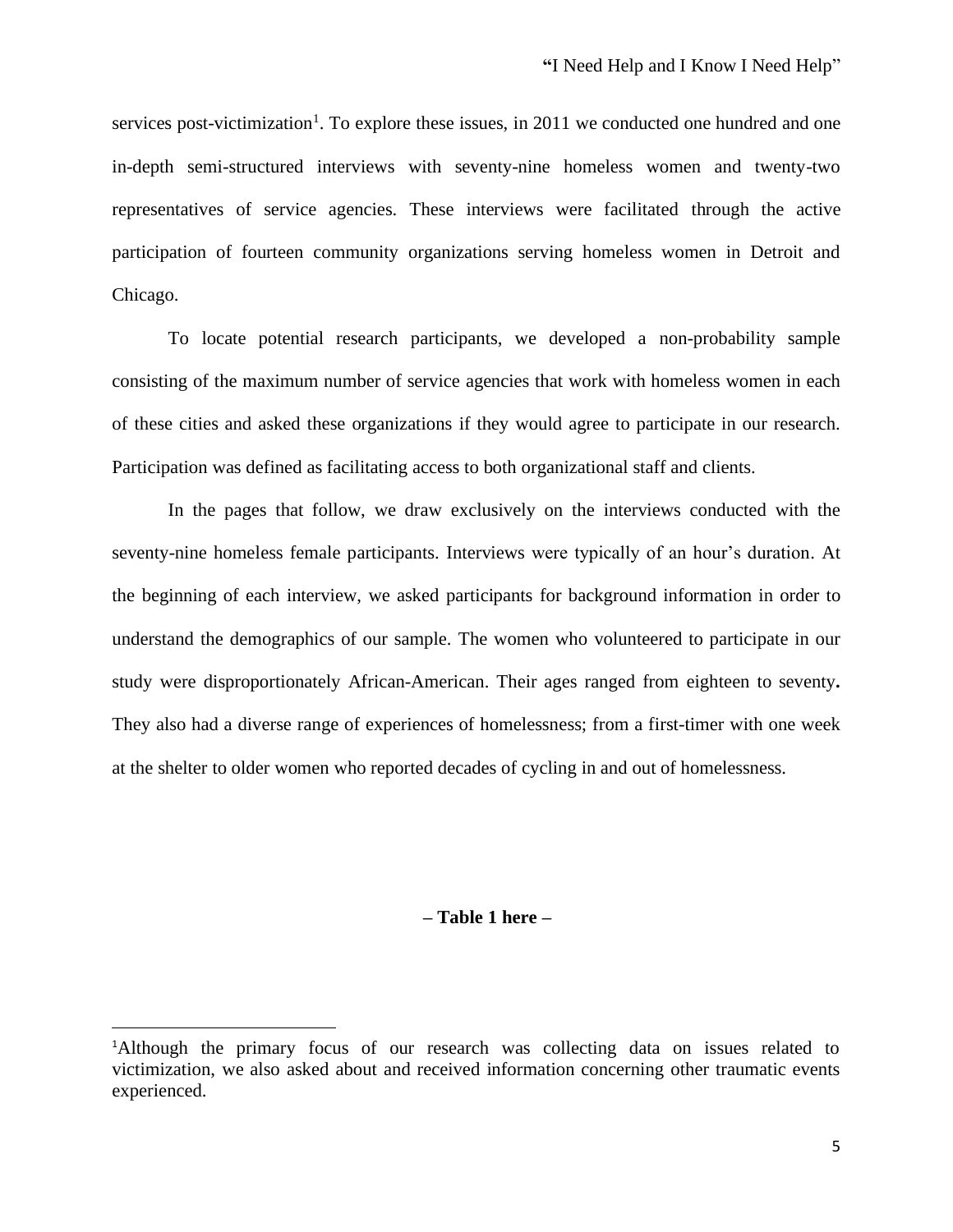The project was conducted in two stages. In the first stage, we conducted twenty-six preliminary interviews with women in both cities, using these interviews as an opportunity to test our interview guide, refine our questions and develop new lines of inquiry. Each recorded interview was subsequently transcribed and coded using open coding – that is, data was analyzed thematically. To assist in the development of a list of appropriate themes for coding, the research team relied on notes taken during interviews and on the results of debriefing sessions. We then engaged in focused coding, wherein members of the research team manually coded transcripts during line by line readings.

The results of the first stage of research were then used to inform the development of an interview checklist that was created to guide the second stage of interviews. In this second stage, we returned to both research sites and conducted an additional fifty-three interviews. The checklist also allowed us to conduct preliminary coding of answers during the interview, which we later compared to the coding results from transcription of the interviews. To further ensure inter-rater reliability, all coding was independently verified by another team member.

#### **Traumatic experiences and other significant life stressors**

To provide a better understanding of the extent to which the women in our sample had experienced significantly stressful life events, we have grouped them in the table below according to where these events occurred in the life history of the respondent.

6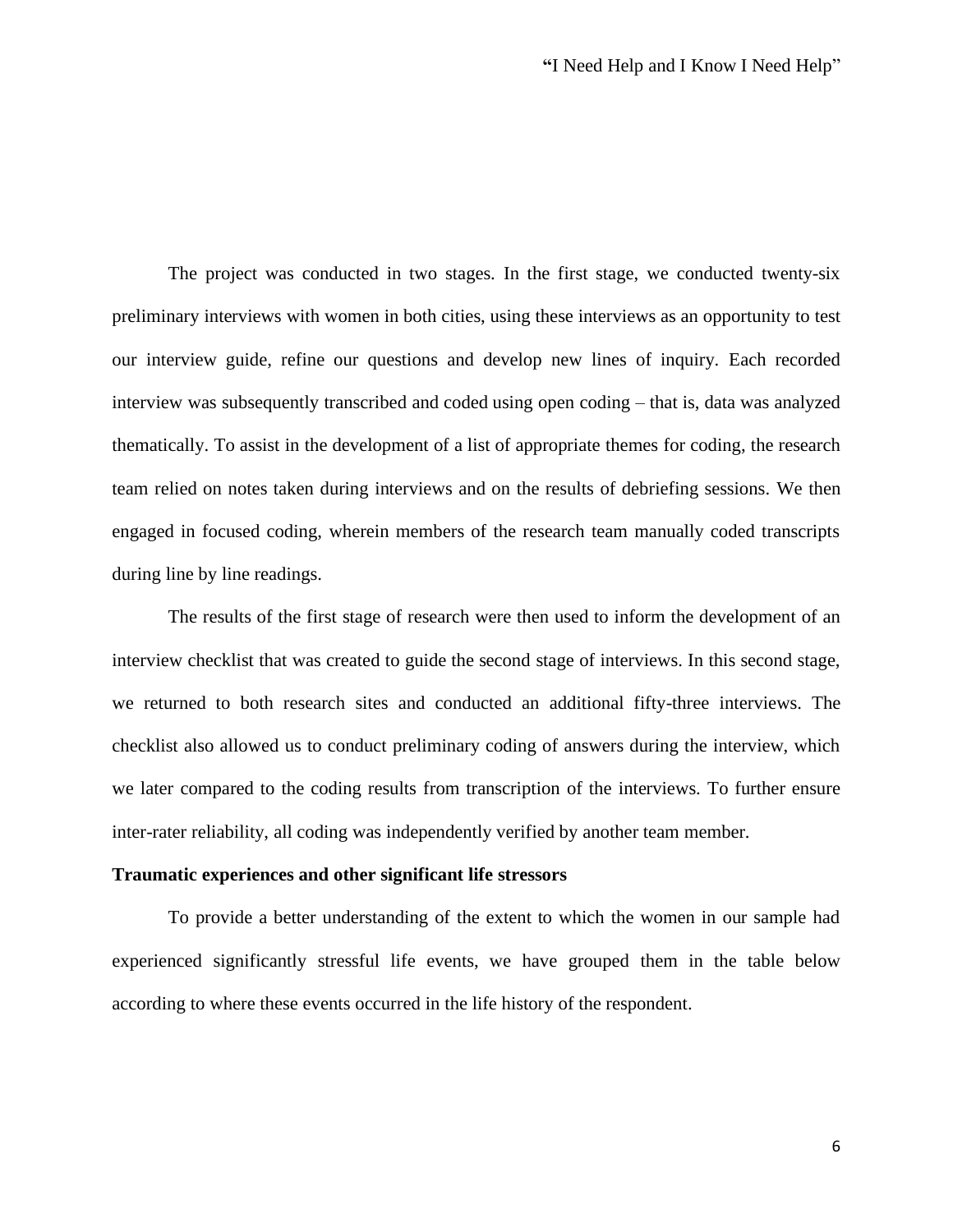### **– Table 2 here –**

Clearly, each of the seventy-nine women we interviewed had experienced both the process of becoming homeless and homelessness itself and, during the course of an interview, often related how emotionally upsetting they found both experiences. One interviewee, a thirtyfour year old African-American woman living in a Detroit shelter, was so upset when she arrived at the shelter that she had a panic attack. As she explained, "I was so nervous when I first came here. Seriously, I've never had an anxiety attack before in my life, but I think that day I did. I was like shaking. I was like, 'oh my god, oh my god, oh my god.' I'm just sitting here and it was breaking me down. 'I can't believe that I'm homeless. I've worked on my life. I can't believe this.' A fifty-three year old survivor of domestic violence became so depressed over being homeless that she signed herself into a psychiatric ward fearing that she would commit suicide. "It got really bad. I just wanted to run in front of a truck or something."

Of the seventy-nine women interviewed, fifty-nine reported experiencing other forms of significantly stressful life events throughout their life history<sup>2</sup>, with most reporting more than one form. Of these, the highest reported rates for events occurring during adulthood were for intimate partner violence. Some respondents spoke of past relationships long since ended; however, more commonly, women stated that they had become homeless after leaving a violent partner. Several

<sup>&</sup>lt;sup>2</sup> To be clear: 59 reported other forms of trauma aside from their experiences of becoming or being homeless.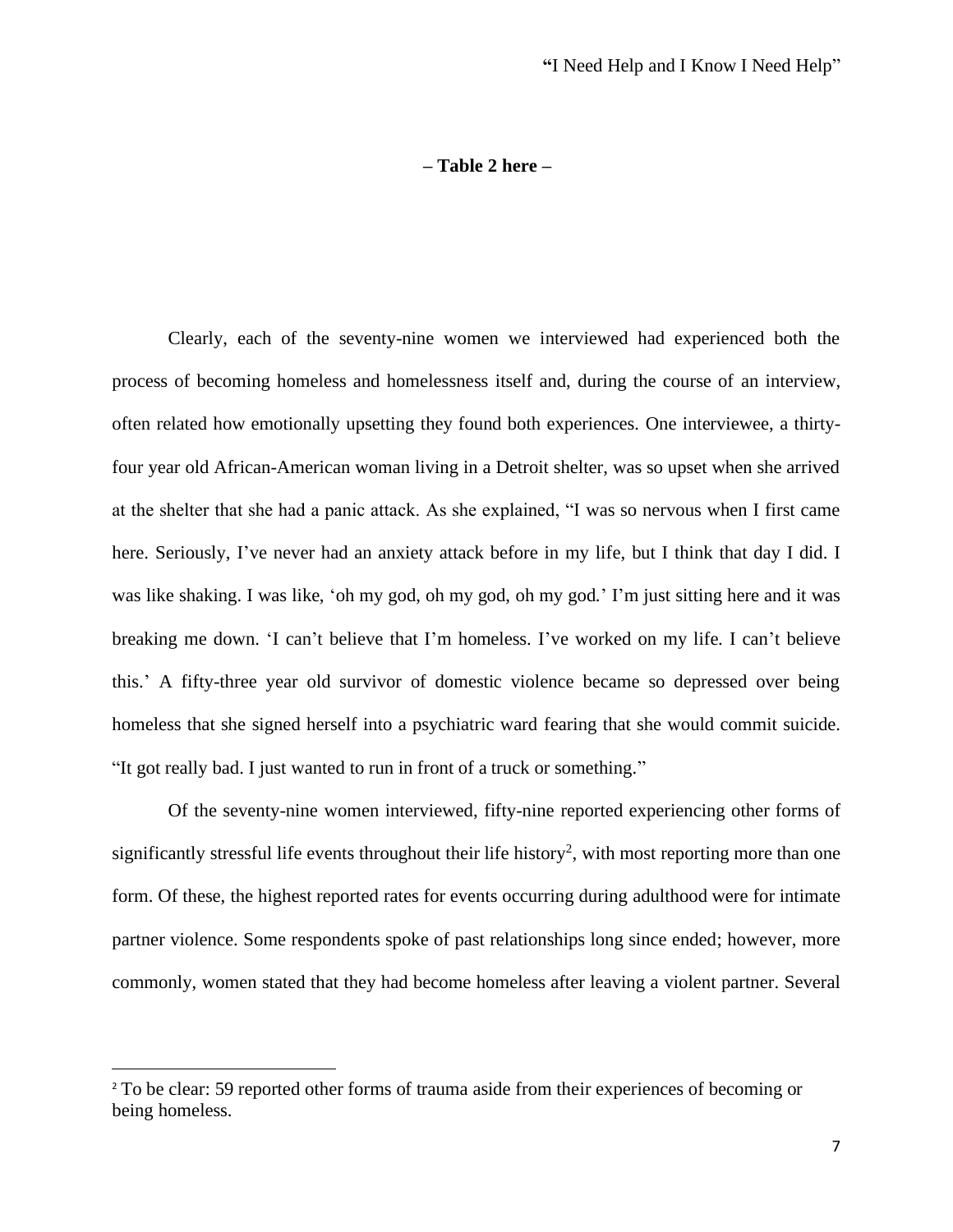of the women's stories echoed the experiences of an African-American woman we interviewed in Chicago: "he was abusive. I stayed in that marriage for 20 years and I was crying for help."

Women also cited experiences of sexual violence, with the majority of these assaults perpetrated by acquaintances or people otherwise known to the victim. In a minority of cases, respondents were sexually assaulted by strangers, as happened to one woman who was kidnapped and sexually assaulted while engaged in sex work. Physical assaults by non-intimate partners were also frequent and included incidents of random physical violence from other homeless citizens and passersby on a street, as well as assaults by family members, acquaintances and others. In one instance, a woman engaged in caretaking work was repeatedly assaulted by the son of her employer. As she explained of the man, "He had very black rages to where he was very physically abusive."

Other less frequent forms of trauma experienced in adulthood included witnessing violence and the loss of a loved one. Nine study participants reported the death of a loved one, three of whom also lost their homes as a direct result of this loss. One of these women was a 34 year old widow who had become homeless when she lost benefits for a child who had also died. Three of the women interviewed reported traumatic incidents of witnessing violence against others. In one case, a woman hid under blankets while armed gunmen robbed other residents of a crack house. A Detroit woman whose ex-partner had been threatening to kill her, her children and her new partner, watched as the former husband broke into their house with a gun and was subsequently shot and killed by her new boyfriend.

Traumatic experiences in childhood and adolescence were also common. The most frequently reported were forms of physical and sexual violence. One young woman in Detroit stated that "My Mama she used to beat me all the time. With poles. Extension cords. All that

8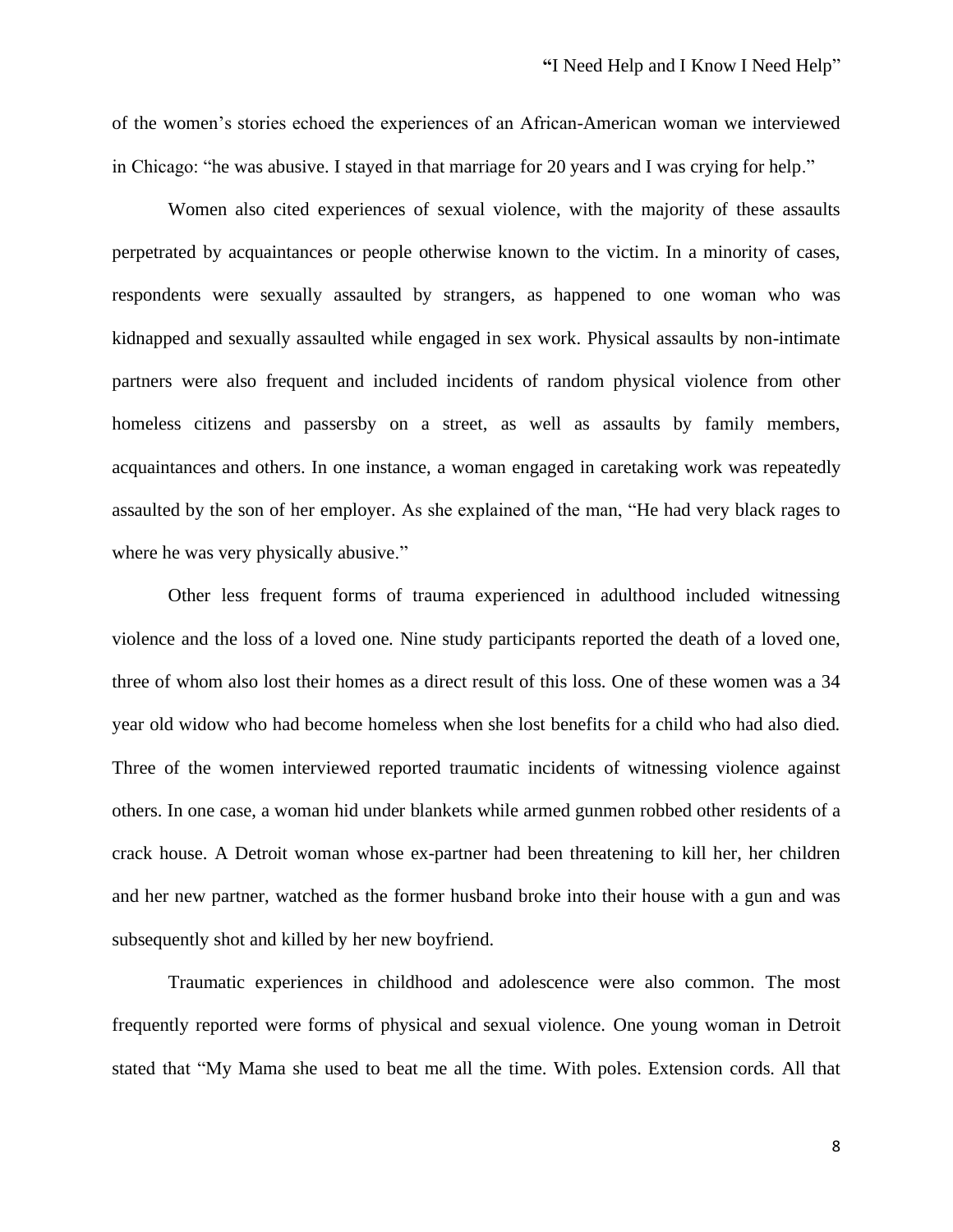stuff." She also reported multiple experience of child molestation: "I been molested by my sister's side, her family. And my blood family." Thirteen of the women reported experiences of gang-related violence – from beatings to sexual assaults – usually as a result of gang affiliation.

Nine participants cited having lost parents or siblings in childhood, deaths that caused significant emotional and mental distress. Among these was a woman in Detroit who stated that she had "been in counselling for most of my life, since my mother committed suicide when I was 12." She added, "I attempted it a year later." Some of the women also reported experiences in foster care, which often led in turn to physical or sexual mistreatment in childhood or adolescence.

But what negative emotional, cognitive or other mental health effects, if any, resulted from the experiences reported? To ascertain the effects of violence, the death of a child and other traumas on the well-being of our research participants, we asked each participant a series of questions about symptoms of trauma that had emerged after their experience(s). To assist in this process, we went through a checklist of common symptoms associated with anxiety and depression with each of them. To determine which symptoms to ask about, we drew on the relevant literature on post-traumatic co-morbidities within homeless populations (c.f. Flemke 2009; Lam and Rosenheck 1998; Goodman and Dutton 1996).

### **– Table 3 here –**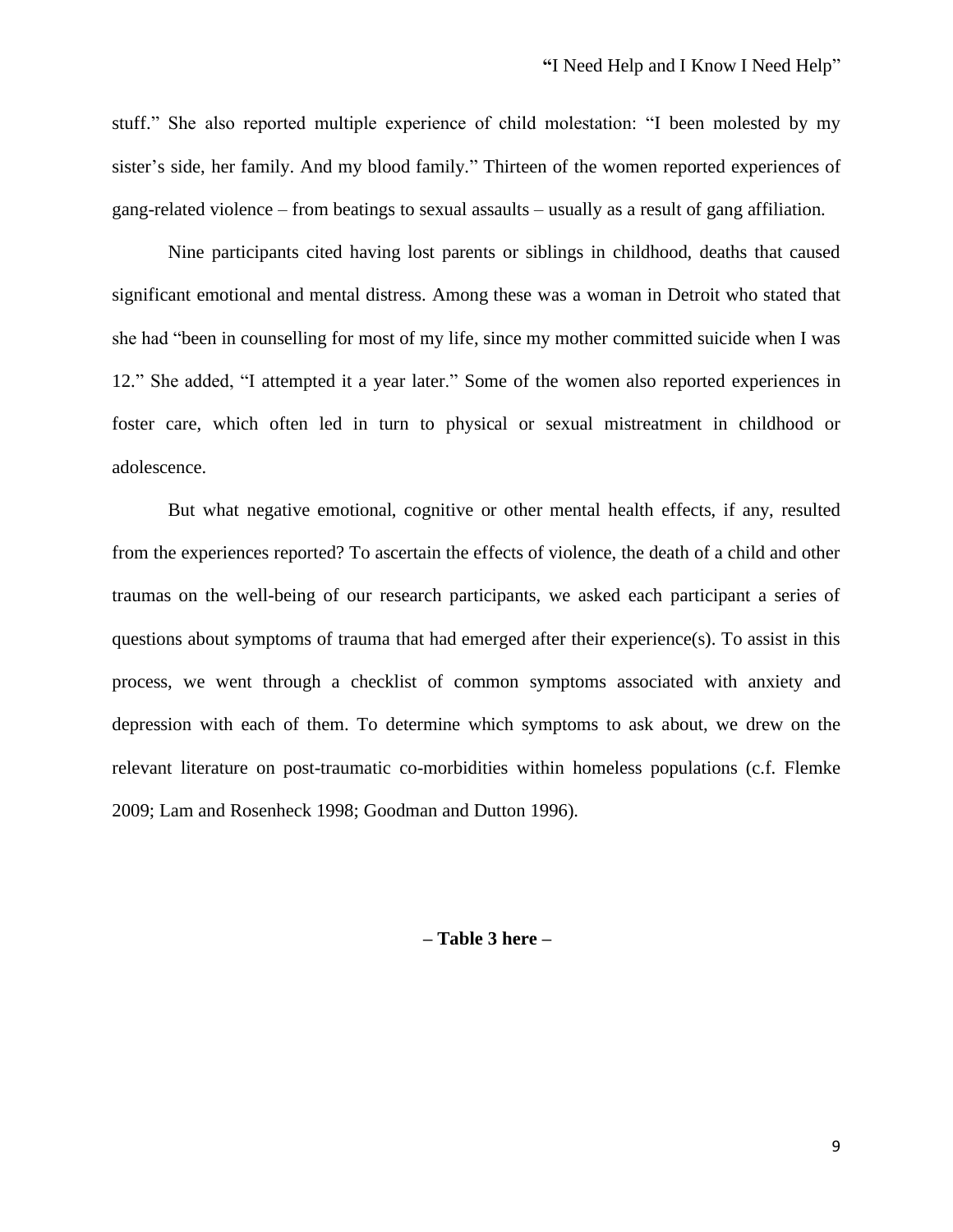In total, sixty-seven women reported one or more symptoms of trauma. As can be seen in Table 4 below, equal numbers of individuals reported one or more symptoms of anxiety and depression, while the majority reported one or more symptoms that could be categorized as related to anxiety, depression and/or some other mental health issue. Most commonly, though, women's symptoms did not fall solely into one symptom category; indeed, fifty-nine women reported symptoms across categories (ie. anxiety and depression or substance abuse and anxiety).

# **– Table 4 here –**

We began this section of the interview, by asking about symptoms associated with the range of anxiety disorders (ie. general anxiety disorder, obsessive-compulsive disorder, posttraumatic stress disorder, social anxiety disorder and panic disorder). Women reported experiencing persistent negative thoughts, claustrophobia, compulsive behaviours, somatic symptoms such as trembling, sweating and teeth grinding (bruxism), as well as intense fears of being watched or judged by others. In relation to the latter, a battered woman in Detroit spent months avoiding public spaces because of the fear that strangers would know that she had been physically abused by her husband and thus judge her negatively. Experiences of panic attacks were not uncommon. For instance, in the following excerpt, a fifty-four year old African-American woman in Detroit describes her experience of a panic attack:

A: I went to the hospital because of heart racing to the point where I couldn't even talk.

Q: Did you think that you were having a heart attack?

A: I thought I was, but when I went to the hospital they looked me over and everything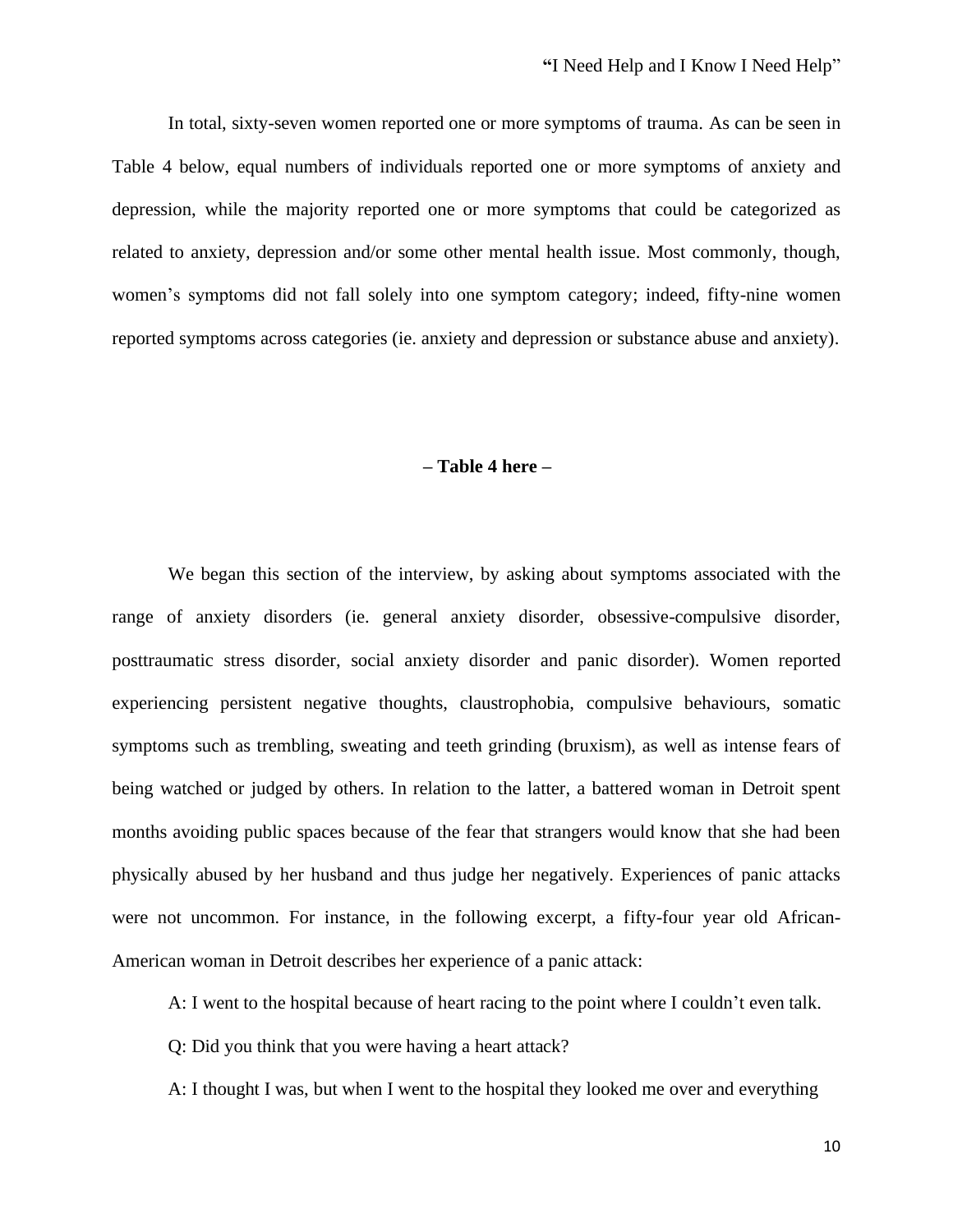and told me it was an anxiety attack.

Q: Did anybody, at the time, refer you to counselling to deal with it?

A: No. Male doctors always think it's in women's heads.

Fifteen of the women stated that they had had one or more flashbacks to traumatic experiences or events from their pasts. For instance, after responding affirmatively to every symptom of anxiety on our checklist, a 26 year old single mother in Chicago acknowledged that she also experiences traumatic flashbacks: "I was sexually molested by my uncle. Certain situations can trigger a flashback where it can make it seem like I'm in the same position or situation with my uncle, where he's crying or he's touching me."

In relation to major depression, women reported a number of symptoms they had experienced, including prolonged periods of intense sadness, being unable to get out of bed, difficulties in grooming and other self-care, and feelings of anger or listlessness. One woman in Chicago developed major depression after she left an abusive partner. Among her symptoms were difficulties in self-grooming: "I wasn't showering. To brush my teeth was such a chore." Another woman said that she had recently begun counselling because, "I wouldn't get up and eat. I would just lay there all day in a foetal position." Twenty-four respondents had had suicidal thoughts and eight had made one or more attempts. One woman noted a suicide attempt triggered by a post-traumatic flashback: "I was trying to slit some veins in my arm just to take myself out. You can see the remainders of the scars right there." A minority of our participants reported fatalistic feelings. The most succinct example of fatalism we expressed by a twenty-three year old woman who summed her attitude towards life as: "I feel like whatever gonna come for me, gonna come for me." Eight women also cited episodes of social isolation, stating that they had withdrawn from friends and family.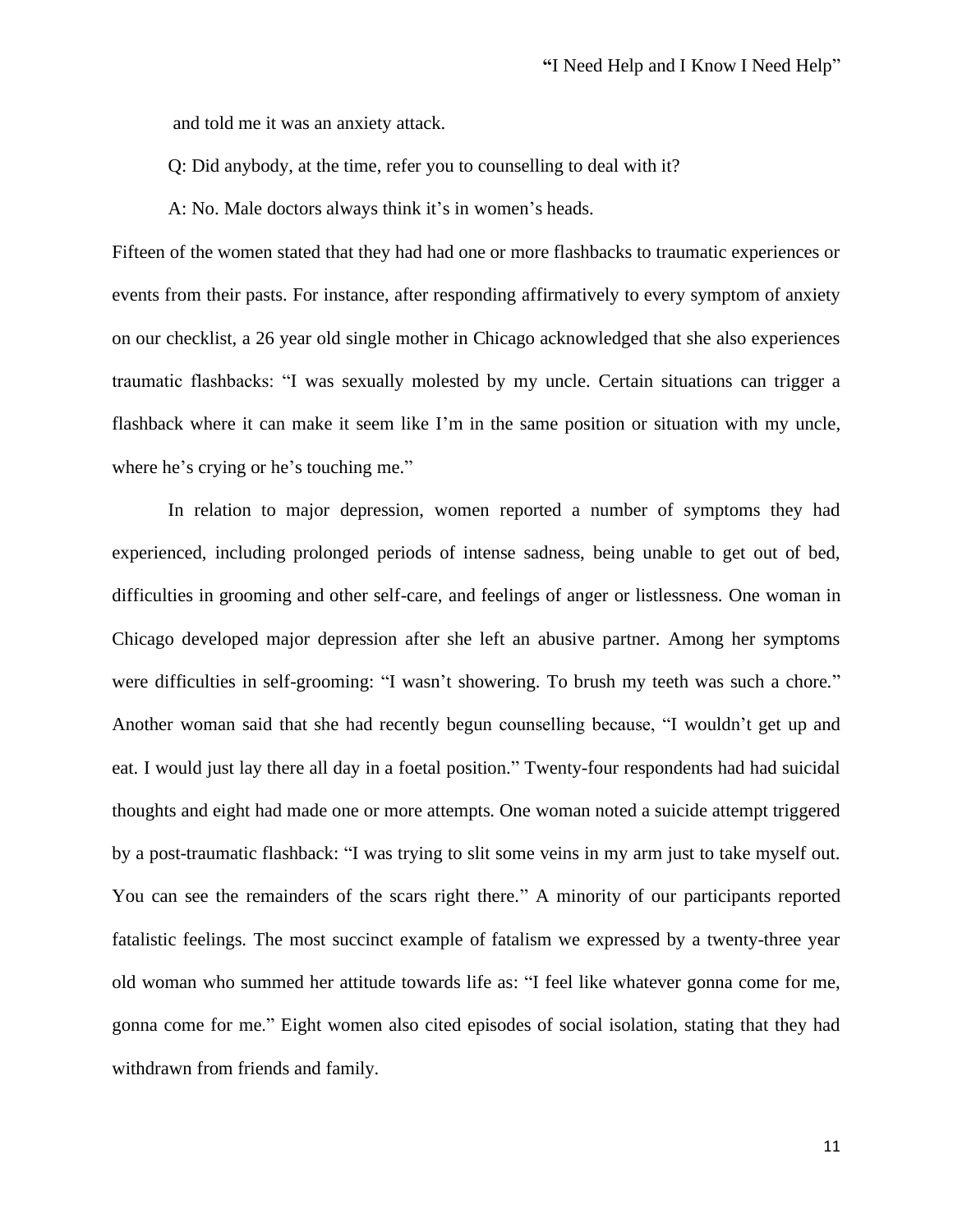Seventy-two of the seventy-nine women interviewed reported symptoms that fall within multiple categories of mental health issues, the symptoms of which can be caused by or exacerbated through trauma. For example, several of the women in our study stated that they "had a problem with intense anger." As an example, a 39 year old African-American mother of six in Detroit, said of her anger, "I just get so angry, so upset that I ... I would get so angry and keep it in because I don't talk to nobody. I just get sweaty and dizzy. I make myself sick."

Twenty-three women had substance dependencies, most often involving alcohol or street drugs (cocaine and heroin). One Chicago woman – who had lost her partner, home and her business – had recently been released from prison for the offense of driving under the influence and was currently in a court mandated recovery program. Another woman in Chicago had been physically and sexually abused as a child and subsequently become a victim of domestic violence in adulthood. Currently in a recovery program for heroin addiction, we asked her about the nature of substance abuse. "I was the one that got high to cover up my feelings," she said.

Less frequently, women reported sleep disturbances, such as chronic insomnia, night sweats and recurring nightmares involving past events. A number of women also had problems forming trusting relations with others, including intimate partners, case workers and acquaintances. It was not uncommon for these women to say, "I don't trust anybody". Lack of trust in others made some women feel further isolated and alone. "I want to be open again," a victim of intimate partner violence said, "trust a little more."

#### **Accessing mental health services**

To determine their use of mental health services, our interview schedule included several questions about past and current usage.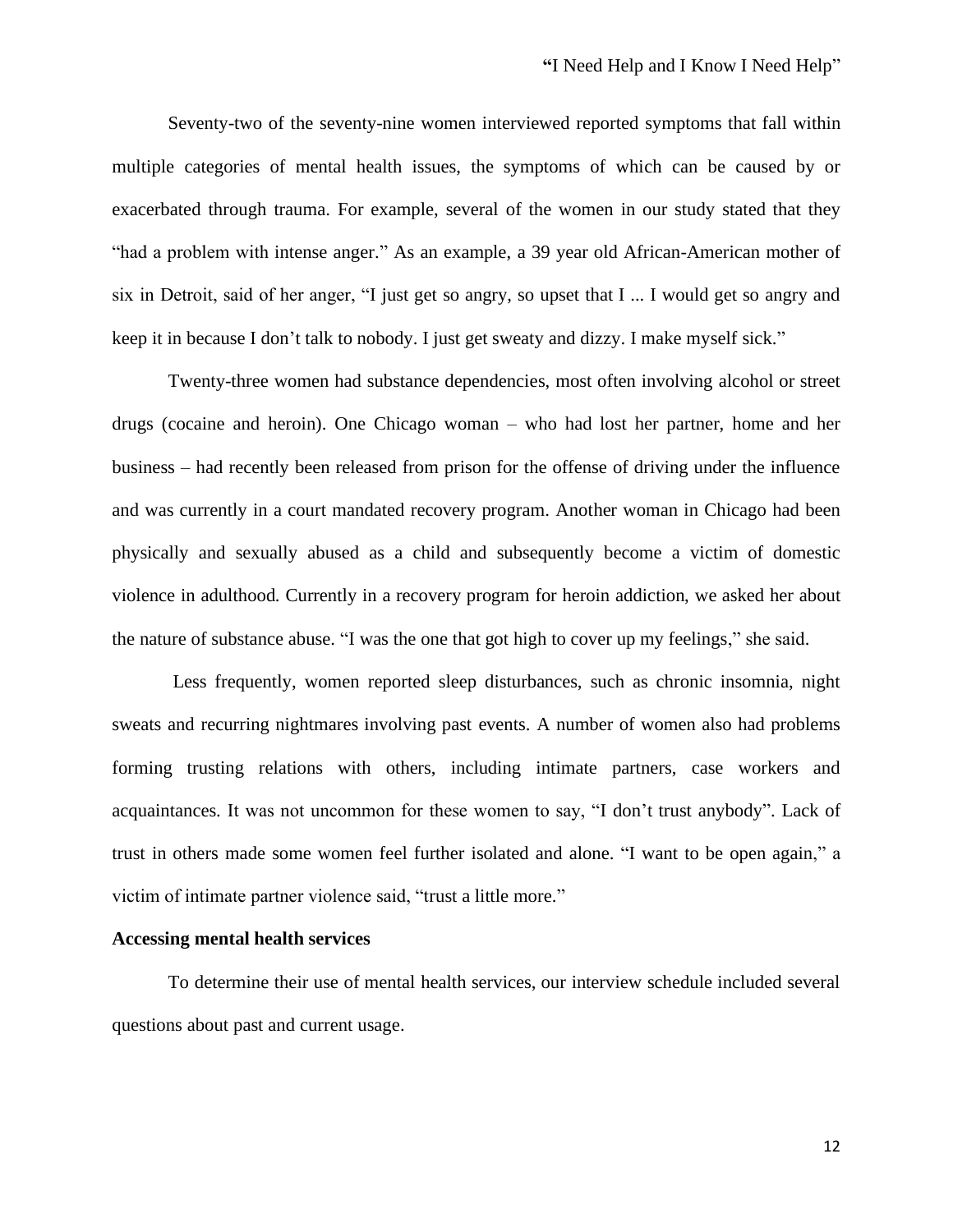### **– Table 5 here –**

Of the sixty-seven women reporting one or more symptoms related to trauma, fourty-four had some experience of using mental health services. We asked each of these women how they initially accessed those services.

For women residing at two of the shelters visited, attendance at group and individual counselling services is part of a mandatory package of therapeutic treatment designed to foster clients' transition to more stable situations. One of the shelters is mainly inhabited by older women, who have been released from incarceration or are transitioning from a substance abuse program. The other shelter is for younger women hoping to transition to permanent housing. Therapeutic programs for the latter group are part of a suite of programs intended to facilitate that transition. Six women, however, had lost custody of their children to the foster care system and were required to attend counselling sessions in order to maintain visitation rights.

Several of the shelters operate voluntary programs in which a psychiatrist, psychologist and/or certified mental health counsellor comes to the facility for individual sessions. Aside from the fact that participation is entirely voluntary, women noted that they were convenient and did not require a referral. Ease of access is a particularly major issue, as many of the women stated that they lacked the means to visit services outside of their immediate neighbourhood.

A number of the women currently receiving mental health services stated they had sought out such services on their own initiative, because there were no programs in place at their shelter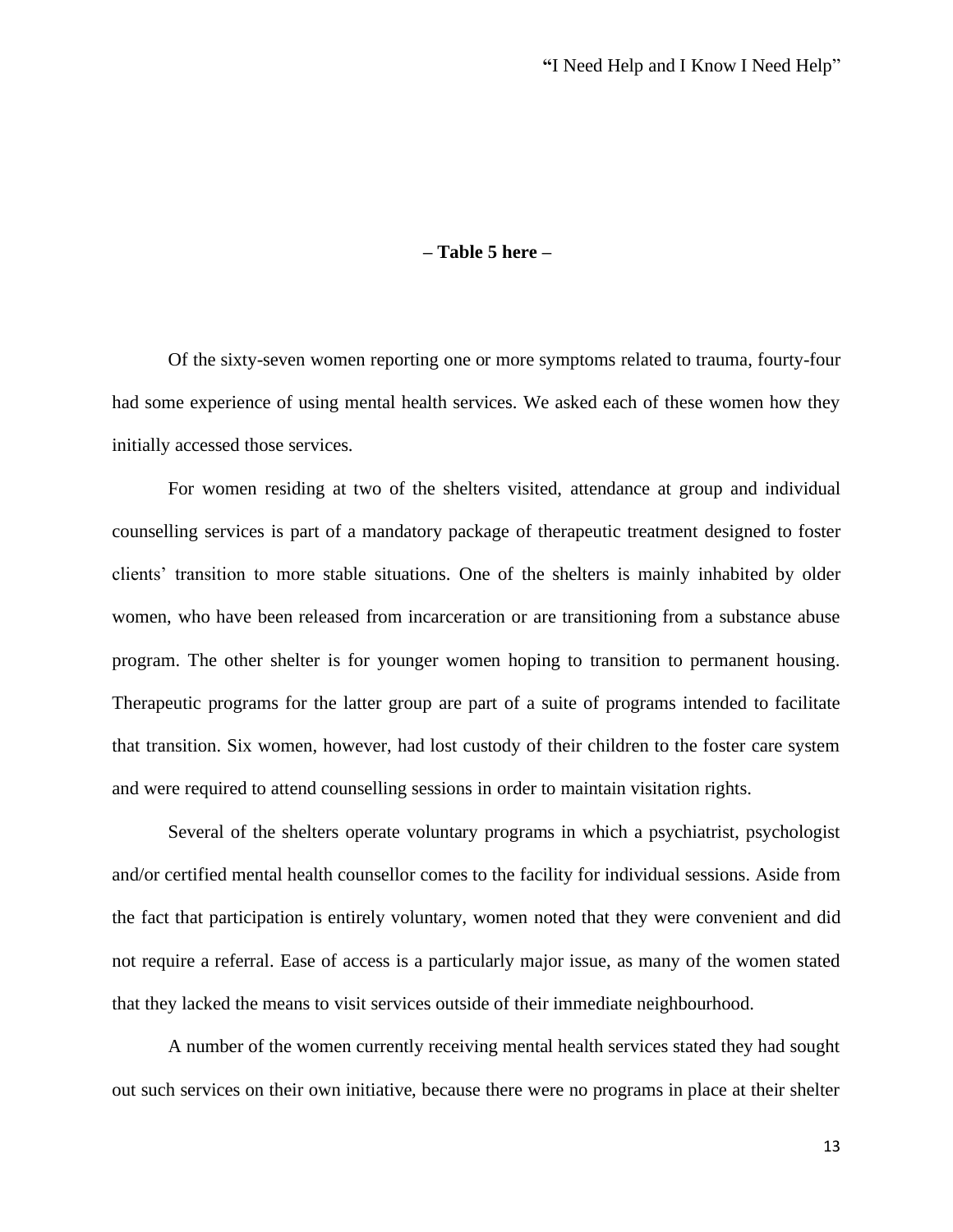and/or the shelter did not provide information on available mental health services in their city. One 24 year old Chicago woman, who resides in a shelter with few resources, sought outside assistance from a medical clinic following a suicide attempt. As she explained, "I just went to the front desk and asked, 'please, can you refer me to some counselling?'" When we asked a Latina sexual assault survivor if she was receiving mental health services through her shelter, she stated that no one at the agency had ever discussed therapeutic programs with her that were not directly related to addiction recovery. Thus, she initiated counselling through an off-site methadone program.

Q: Is it part of the program or did you specifically have to ask for it?

A: I asked for it.

Q: Did you ask for it for issues generally or to deal with [the sexual assault]?

A: To deal with it after it came out. I kept having the flashbacks. Just little bits and pieces. I just wanted to understand what was going on with me more better.

Still other women had received mental health services as a result of psychiatric hospitalization following a threatened or recent suicide attempt. For instance, one woman with a history of depression and anxiety following years of domestic violence stated that she had been in psychiatric wards, "quite a few times." Each time, she attended individual and group counselling sessions. Having been recently released from another hospitalization, she lamented the fact that she could not find outpatient treatment services: "I didn't know where to begin besides the hospital and I'm tired of the hospital now. I want to do something different. I think I'd rather go into outpatient meetings, but I don't know where to go."

Approximately one third  $(n=23)$  of the women – stated that they had never utilized any form of mental health service at any point in their lives. In examining our data, we identified three specific factors inhibiting women from accessing mental health services: 1) fear of being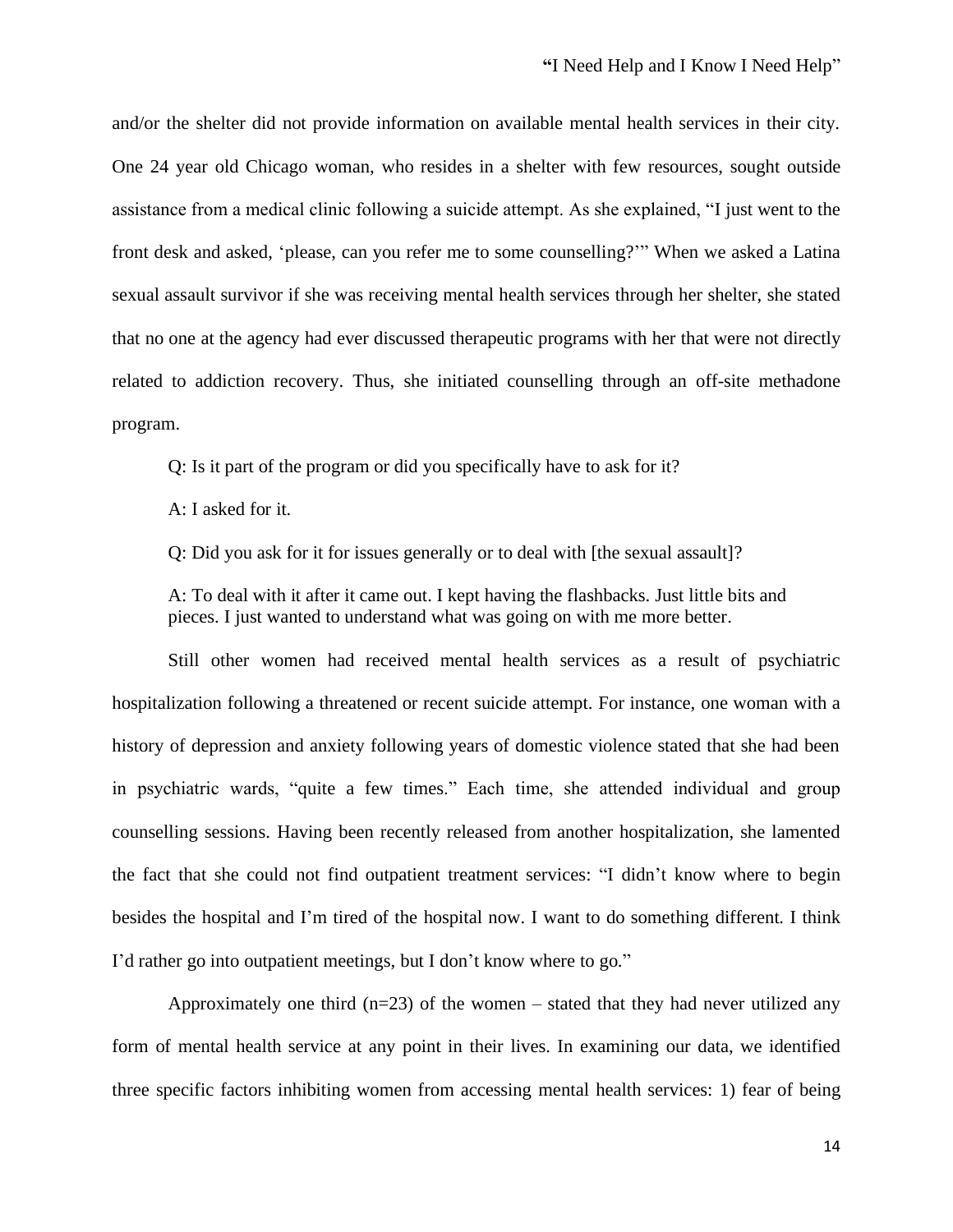viewed as 'crazy'; 2) distrust of counselling and/or believing that counselling would not be useful, and; 3) the failure of service providers to develop a detailed case history that would reveal trauma and/or to provide information on available mental health services.

Three of the women interviewed expressed concerns that they might be judged by others as mentally ill if they were to seek mental health counselling. For one of these women, her concerns stemmed from the fact that her mother had a history of serious mental illness. Her fear was that she had inherited her mother's illness and would therefore also be institutionalized. Ironically, during the course of our interview with her, she was calm, lucid, and showed no obvious signs of cognitive distortions. Conversely, a fifty year old African-American woman in Detroit, who also had explicit fears about seeing a psychiatrist, related a series of highly improbable stories involving terrorists, God telling her to build a boat to ferry the people of Canada to Michigan and a conspiracy implicating various high ranking citizens in identity theft and fraud. The third woman similarly related a conspiracy story involving identity theft that caused her to distrust mental health professionals.

In some instances, women chose not to use counselling services because they did not see therapy as beneficial. When asked why this was so, the most frequent answer was a wish to not rehash traumatic events from the past. Some felt that they had 'moved on' and that therapy would actually set back their personal recovery rather than help them move forward. For example, a young woman in Chicago explained her rejection of counselling to deal with anxiety from a sexual assault as follows: "I don't get the point of counselling because why keep talking about it again and again? It's just going to make it worse." Other respondents similarly painted a picture of the therapeutic session as one in which the patient is forced to relive an agonizing experience over and over again without tangible benefit.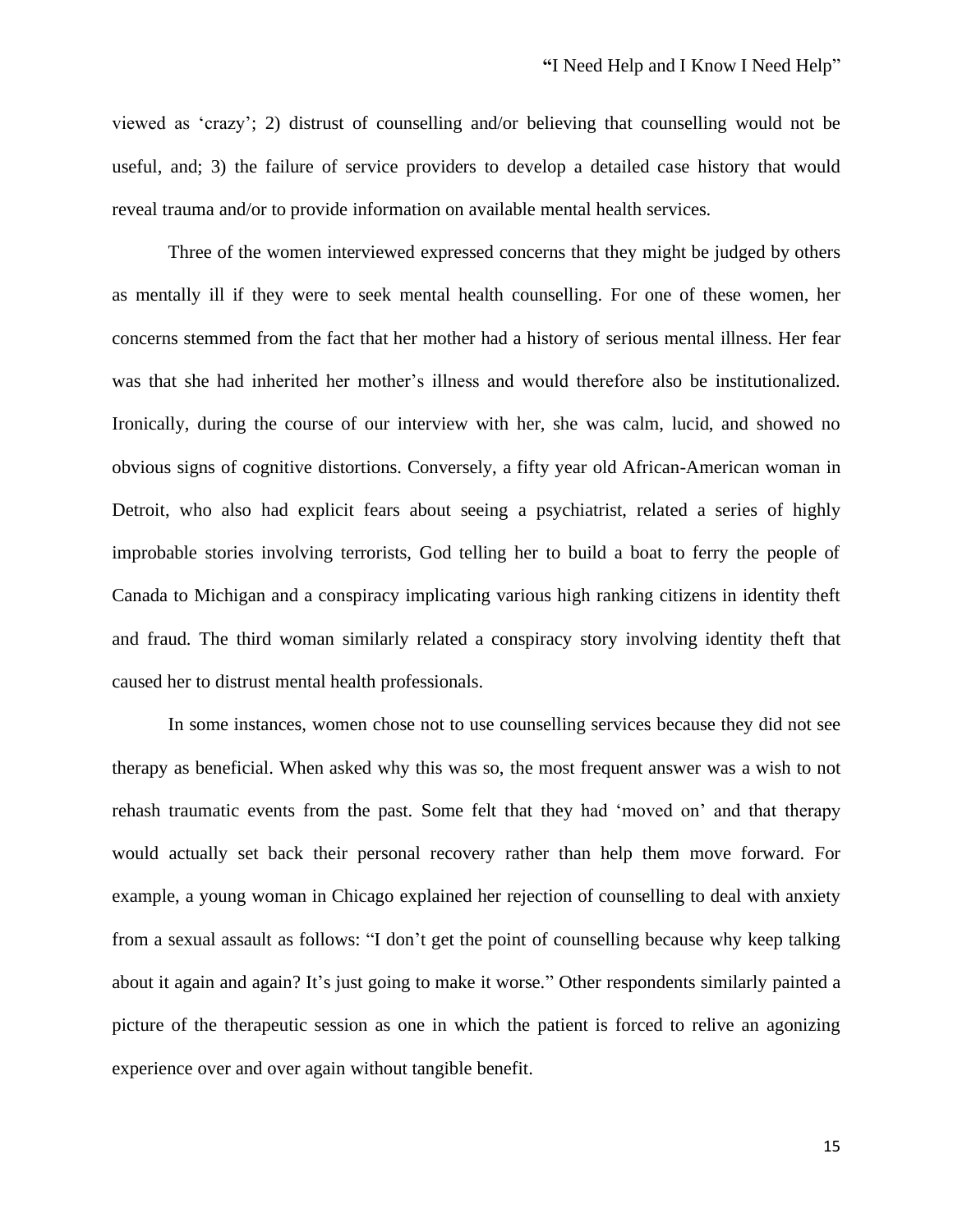A third major barrier to accessing mental health services was service agencies' failure to ask women about trauma and mental health needs. Whereas some women were able to seek out services on their initiative, others just fell through the cracks. One such individual, a thirty-three year old mother in Detroit, articulated her problem in the following exchange:

Q: Did you ever get any counselling for anything?

A: No.

Q: Has anybody ever asked you about any of the violence in your past?

A: No.

Q: So nobody ever asks you these questions and you never get any services?

A: No, they just give you a booklet to fill out and you just check off what you want from them. They take the book and they do that for you.

Q: If you wanted to go see a counsellor, could you go see one?

A: I don't know. I never asked. And if a person don't offer you something, you don't know what to ask for. A lot of people nowadays don't tell you what's available.

# **Consuming mental health services**

For the fourty-four women who had experience with mental health services, we asked whether they found these services useful for meeting their perceived therapeutic needs. As Table 6 below demonstrates, the majority of women who had had exposure to mental health services stated they felt they had received some positive benefits from the mental programs attended. Others, however, were less enthusiastic, as we discuss shortly. A minority were somewhat ambivalent, believing that therapy was sometime useful, but not always.

**– Table 6 here –**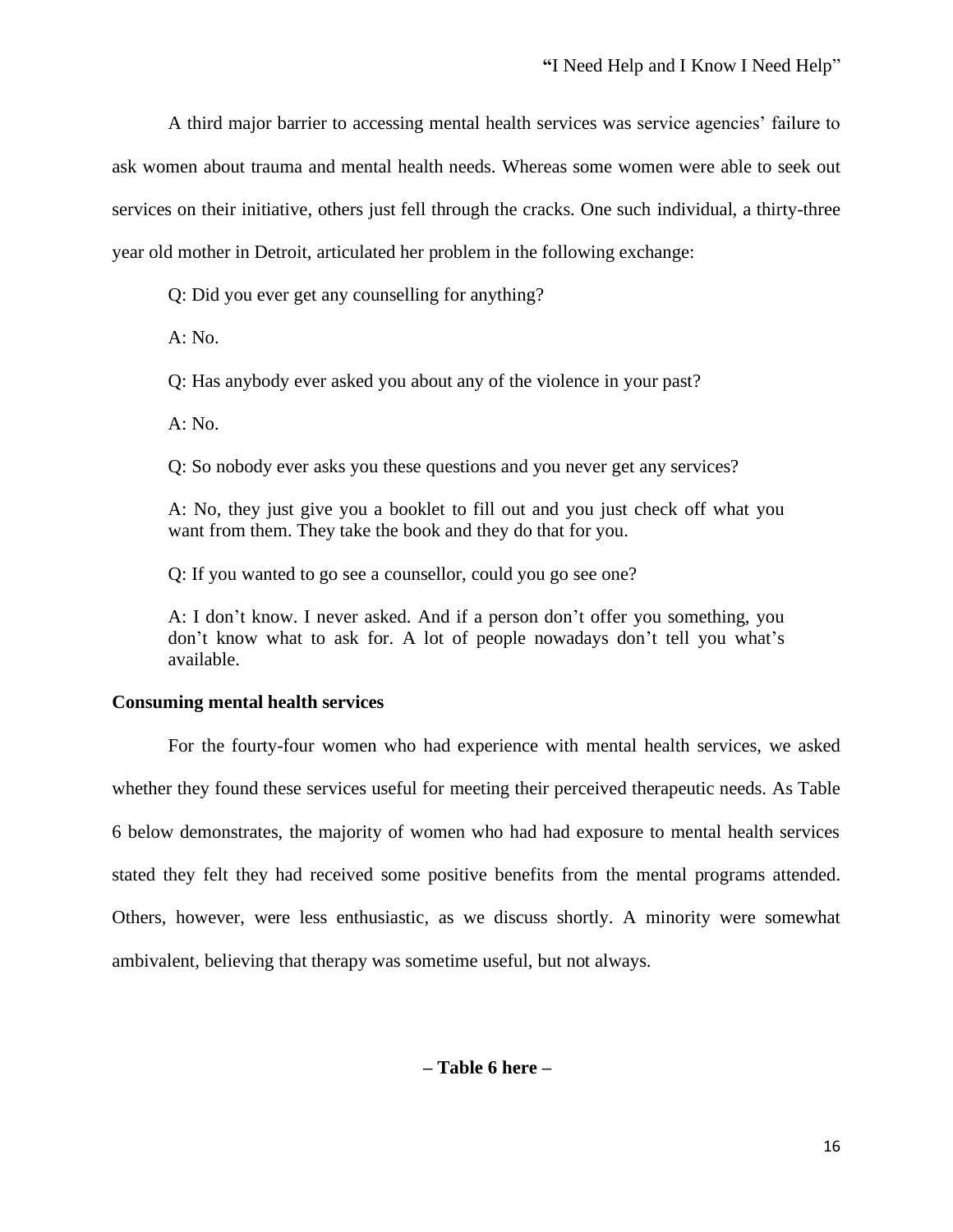Of women who said they found counselling to be effective, among the reasons provided were that they often felt better having someone with whom they could discuss their issues. The simple act of 'venting' in a safe place was seen as a therapeutic benefit. As one woman in Detroit explained of her attendance at individual counselling sessions, "If I'm holding things in and I know I'm not happy about it, of course I'm not going to be the person I really want to [be]." A fifty-eight year old African-American woman who had survived sexual assault and domestic abuse saw her sessions with a psychiatrist as providing opportunities for personal growth: "you can see the picture from the outside that you really couldn't see until you talked to somebody else." A 43 year old African-American woman with a significant history of violent victimization was receiving mandatory counselling as a requirement of being allowed child visitation. Although she acknowledged her sessions were more focused on resolving present issues than on addressing traumas from past events, she felt that they were still useful. As she explained, "when I get there I talk about situations and I feel 100% better."

Many of the women interviewed, including some of those who disliked individual counselling sessions, saw group therapy as an effective means of examining and dealing with issues, particularly for those who had felt isolated or ashamed of past events. As an example, a Chicago woman with a history of childhood abuse stated of her attendance at group sessions, "it was like everybody in there had a certain thing that I had. It helped me break out of my shell."

Ten of the women stated they did not find their experience of mental health services useful. For some women, the involuntary nature of a program created resentment and was seen to be a waste of their time. For others, the times at which programs were offered were inconvenient or they had difficulties arranging appointments. For example, one woman struggled to make therapy sessions because of conflicting work hours and another noted that her difficulties with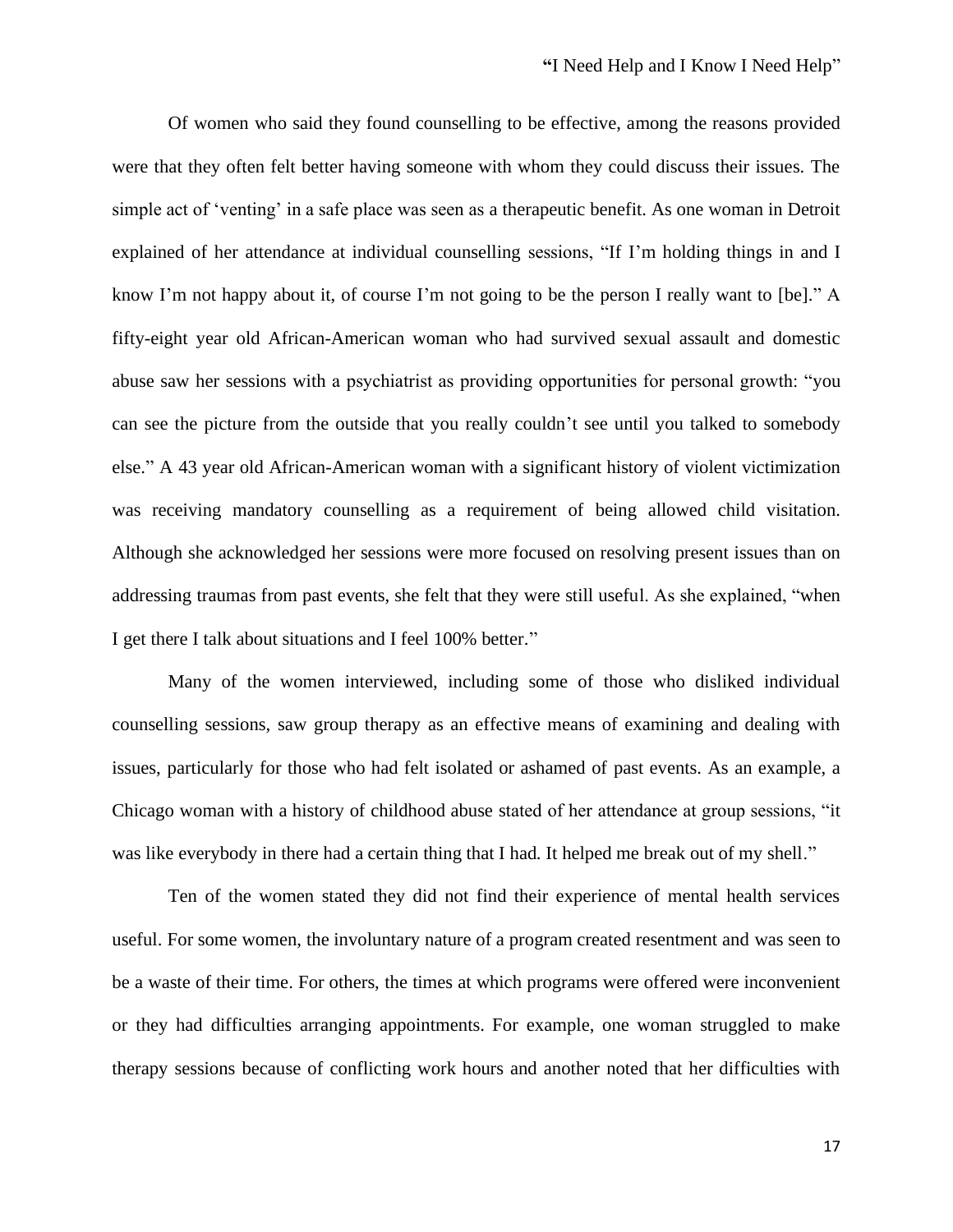therapy stem from the fact that "it's kind of hard to get in touch with my therapist." The form in which therapeutic programs are offered is also frequently seen as undesirable. For instance, a woman in Detroit with a history of domestic violence said that she would have preferred individual counselling, as she found group therapy "depressing." "I don't want to sit up in somebody's face all day long," she said, "and cry about situations." More commonly, though, women simply felt the counselling they received did not effectively address the root causes of the problems they face. Mental health professionals either seldom asked women about traumatic events in their pasts or failed to explore these events in any detail. When we asked one young woman with a history of childhood physical and sexual abuse if she had ever received what she perceived to be effective counselling to deal with her childhood abuse, she replied, "It's weird, but no. I've met a lot of counsellors or therapists, we've never specifically touched on that subject."

Other respondents had mixed feelings about the usefulness of the mental health services they were receiving. For instance, a fifty-year old African American woman in Chicago was seeing a psychiatrist in order to deal with depression. When we asked if she found it helpful, her response indicated ambivalence: "Yeah. Sometimes. Not all the time." One woman saw therapy only as useful to her goal of regaining permanent custody of her children. Aside from that purpose, she found therapy to be counterproductive in helping her grow as an individual because she could not trust her therapist who reported back the contents of their sessions to her child services case manager.

In order to better understand women's experiences of mental health treatment, we asked a series of in-depth questions about the nature of the services they received. We found that despite the fact that women often said that the services they received were beneficial, there were some

18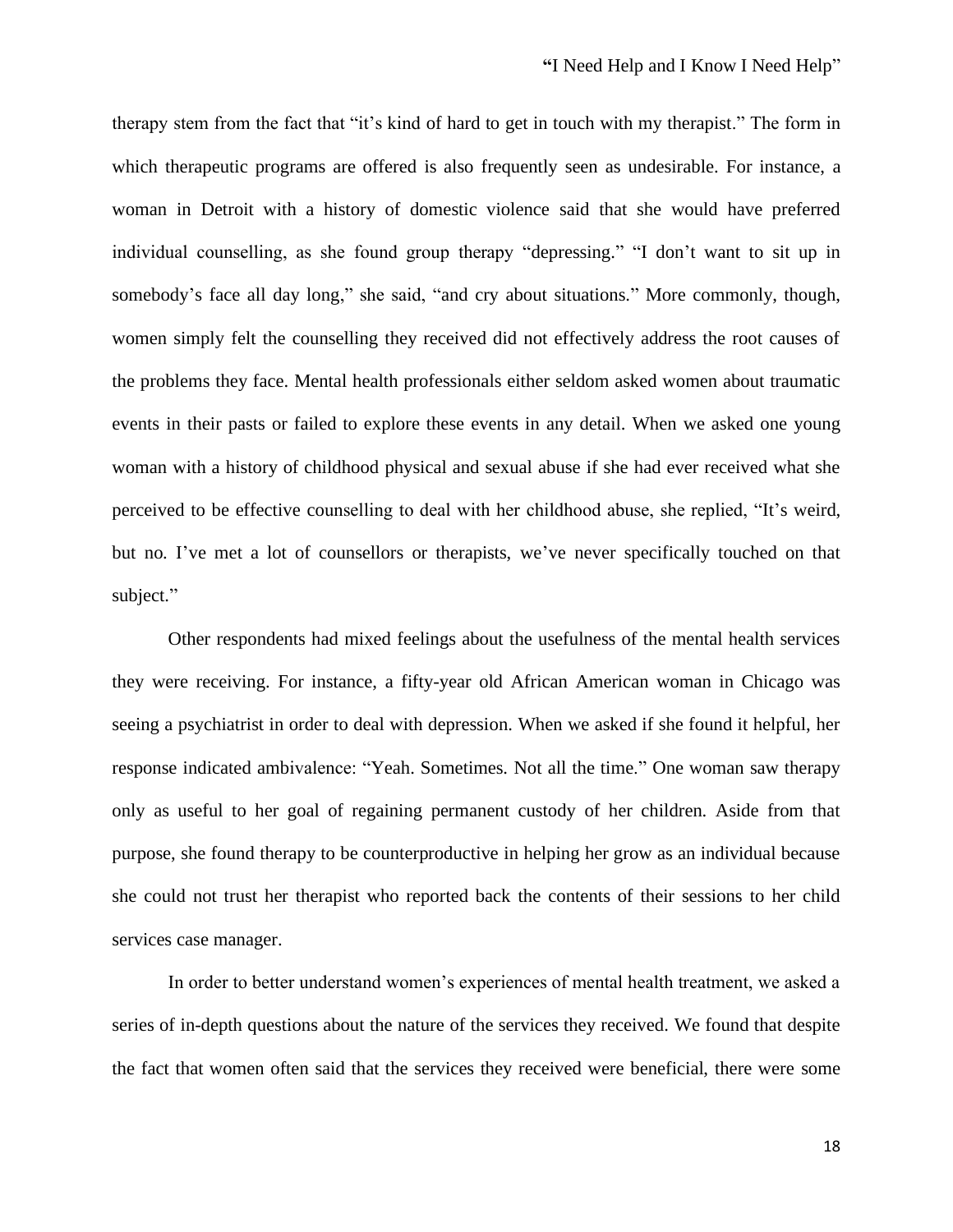significant limitations with respect to the treatment received. Identified limitations include: women not being asked to provide detailed case histories, thus therapists often lacked information relevant to the woman's present situation; participants were sometimes provided inappropriate treatments for their particular issue(s); respondents sometimes felt alienated from counsellors who did not appear to actually be listening to them, and; some women were overdiagnosed or received what they felt to be misdiagnoses.

In some instances, women reported that mental health professionals had not taken a detailed case history, thus the woman was never asked about relevant experiences of trauma. The case of a 36 year old woman in Detroit illustrates this point. The woman had a history of physical abuse in childhood and domestic violence as an adult. We asked whether her therapists at the mental health clinic she attends knew of her history of abuse. She replied:

A: No, because they never asked me.

Q: You're kidding me?

A: I'm serious. The only thing ever asked me is what do I want as far as my goal, what do I want to get out of being there. They never asked me about my childhood, they just diagnosed me with depression, and if they was to hear about my childhood they would see why I was depressed.

A woman in Chicago with a history of domestic violence was attending psychiatric counselling through the Cook County hospital system. When asked whether she and her therapist had discussed her victimization with her, she replied, "they didn't ask me all that." She had assumed that the therapist already knew of the domestic violence from hospital admittance records and that he didn't feel that it was relevant to addressing her issues with depression. In similar fashion, women with substance abuse issues in their history were likely to note that that their sessions never or only rarely touched on issues related to past trauma. Instead sessions were focused, as a woman in Chicago said, on "recovery and staying clean."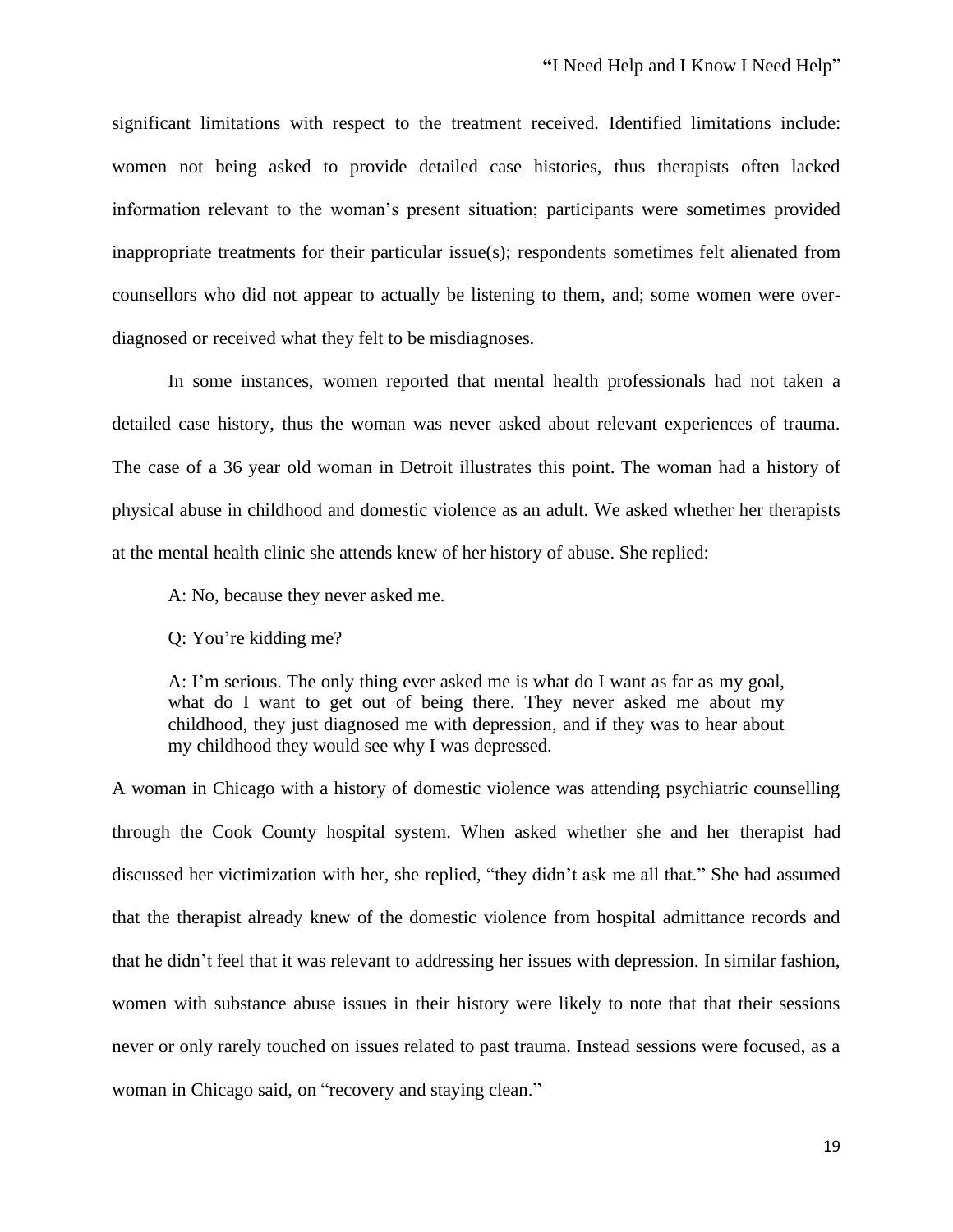Whereas some women received counselling from professionals who did not recognize or address underlying trauma, other women received what appears to be inappropriate care. Indeed, one of the women who had described herself as satisfied with the results of her therapeutic counselling sessions provided an excellent example of this. She had left an abusive husband and sought help through both a battered women's shelter and the state department of human services. The government office sent her to an agency that provides psychiatric and other counselling services, where she was diagnosed with major depression and general anxiety disorder. The service provided her with medication and individual counselling sessions. When asked detailed questions about the treatment plan for her anxiety – a condition which is often treated with a combination of drug, cognitive behavioural and relaxation therapies (Levkoff, Chen and Fisher 2006) – we were told that her counsellor taught her a series of positive affirmations to practise in the mirror. She had no idea what cognitive behavioural or relaxation therapies.

Some women felt alienated from the counselling process as a result of their perception that counsellors were simply 'going through the motions'. One of the most vocal critics of mandatory counselling was a young woman in Detroit who felt that her counsellor lacked the interest to stay focused during their sessions:

A: She'll ask me, 'how's your Mom?' And I'll tell her about my Mom. Then a couple of questions later she'll say, 'so, how's your Mom?' You get what I'm sayin'? Cuz it's kinda frustrating [voice rises] cuz here this question comes up again. Are you listening? … It's kinda like what type of counsellor do I got? She's not taking notes!

Another woman, a 38 year old who had experienced multiple traumatic events – including the deaths of two of her children – initially stated that her experiences with mental health counselling had been useful. Later in the interview, as she became more comfortable discussing her life, she revealed that her last experience with a psychiatrist had ended when, in response to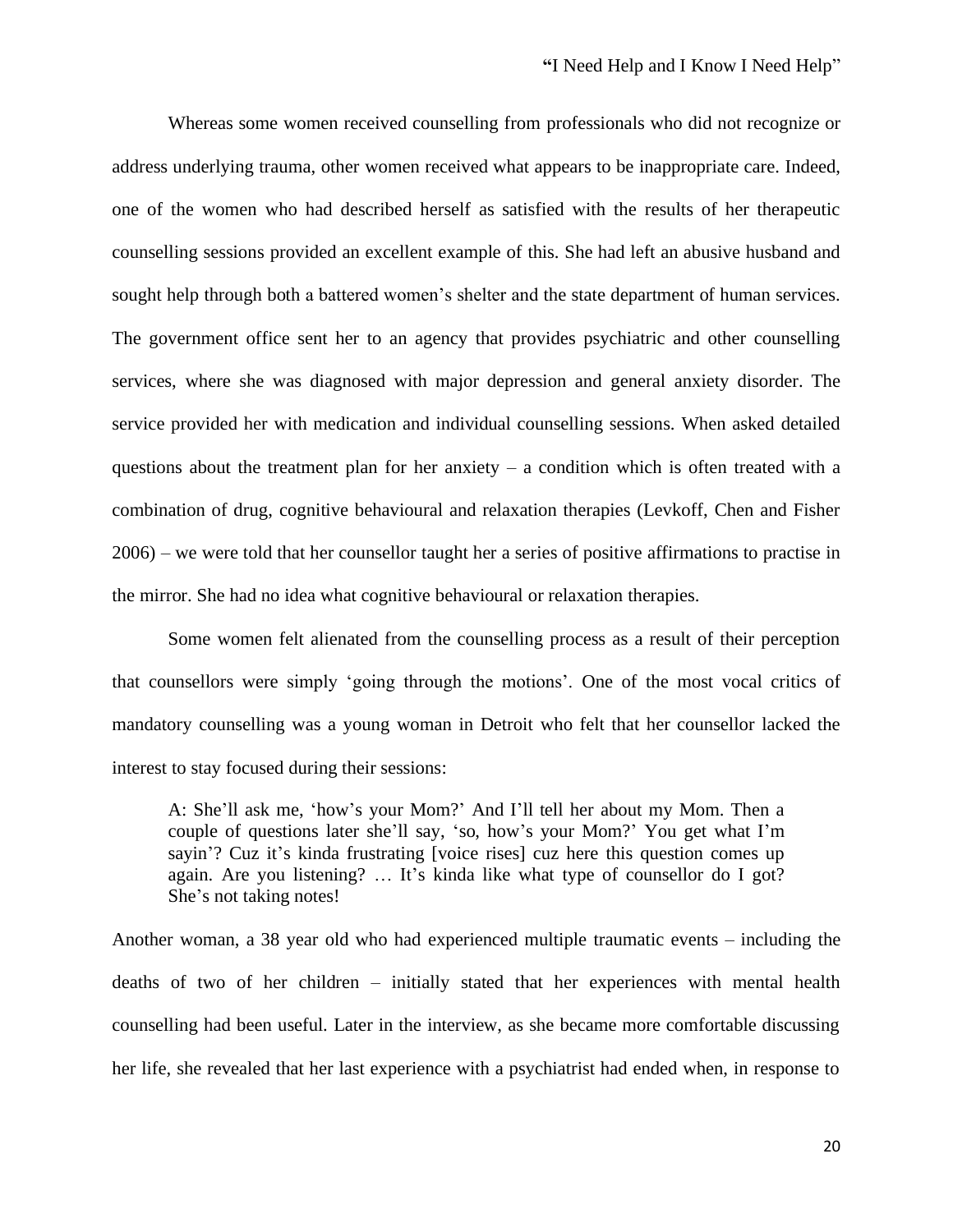her discussing her feelings of anxiety over childcare issues, the psychiatrist had told her, "you just need to get a grip on it. This is just normal stress." When we asked her if the psychiatrist had been more empathetic, she would have felt she could trust her enough to disclose her history, the woman replied, "I probably would have." This was not this participant's only negative experience with psychiatrists. She also reported that, "I got very startled when I went to one psychiatrist and she looked me over and she say, 'you're going to be this way for the rest of your life.' When you hear that, that's tragic to a person, especially when you don't feel that way."

Of those women who had received clinical diagnoses, some were perhaps correctly sceptical, seeing themselves as either over-diagnosed or misdiagnosed. The best example of both forms was recalled by a young mother in Chicago, who had survived sexual assault and domestic violence. She had received three different diagnoses and felt that the last one, in particular, was wrong.

A: Actually, my first diagnoses was Borderline Personality Disorder. Then I was diagnosed with anxiety. My last diagnosis was bipolar.

Q: With bipolar, you've obviously had episodes of depression, right?

A: Deep depression. Then I have manic episodes. But a lot of that was drug induced, I think. I think that helped me probably get that diagnosis.

She then confirmed that her drug of choice during this period was cocaine and that she had been a heavy cocaine user, sometimes not sleeping for periods of up to seven days. She attributed her episodes of mania and depression to her cycles of drug use. Another woman, also recovering from substance abuse, was similarly diagnosed as bipolar by a psychiatrist while she was still actively using. When we asked about this diagnosis, she said, "now that I'm sober I can see [better] how my moods are. I'm not bipolar."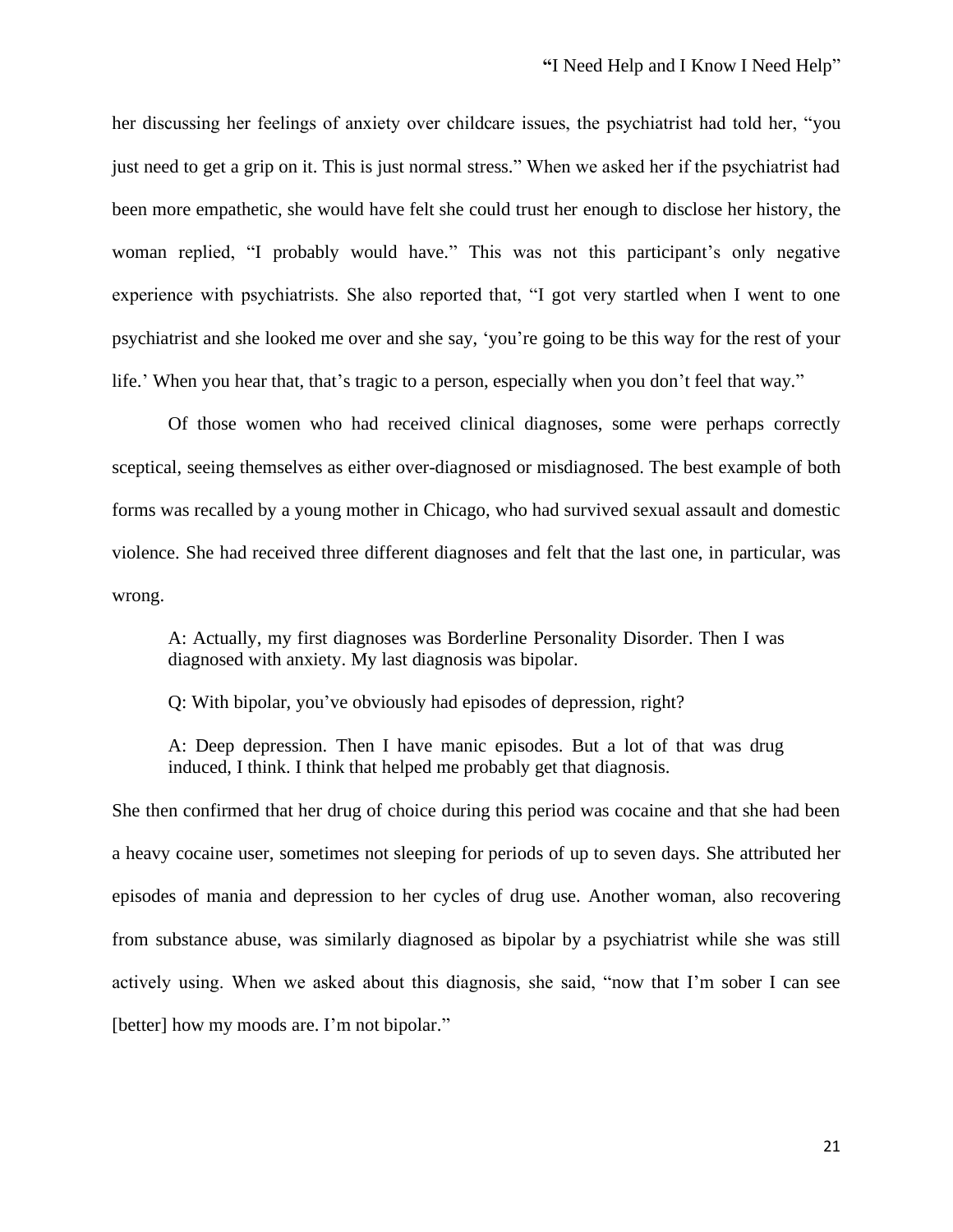### **Concluding remarks**

This paper explored homeless women's experiences of accessing and consuming mental health services. Our study has revealed that homeless women are frequently not provided with sufficient mental health services to deal with the various forms of trauma and stressors – such as the long term psychological effects of physical and sexual assault – experienced over their life course. In addition to being unable to access mental health services, the quality of the mental health treatments upon access can be substandard and/or inappropriate for dealing with the traumas and stressors experienced.

An unique aspect of our study is the use of the concept of trauma to understand homeless women's experiences. Whereas the pathological perspective found in much social scientific work labels and stigmatizes women's behaviours, trauma theory recasts behaviours as symptoms developed in response to stressful and traumatic life events. Using this framework, we can begin to see more clearly how a lack of available quality mental health services contributes to the inability of some women to overcome lingering emotional and psychological effects of trauma.

Another unique aspect of our study is that we went directly to the user population to generate data regarding mental health services available to homeless women. By interviewing homeless women directly, we heard firsthand experiences of their inabilities to access services, as well as about deficiencies in the services provided.

The study is not without limitations. One particular issue that trauma researchers must contend with is 'memory recall' – that is, respondents being unable to remember experiences in their pasts and/or intentionally blocking out experiences in an effort to deal with untreated trauma. Although we took active steps to ameliorate this problem by developing an approach that guided participants through experiences over their life course, we have to contend with the fact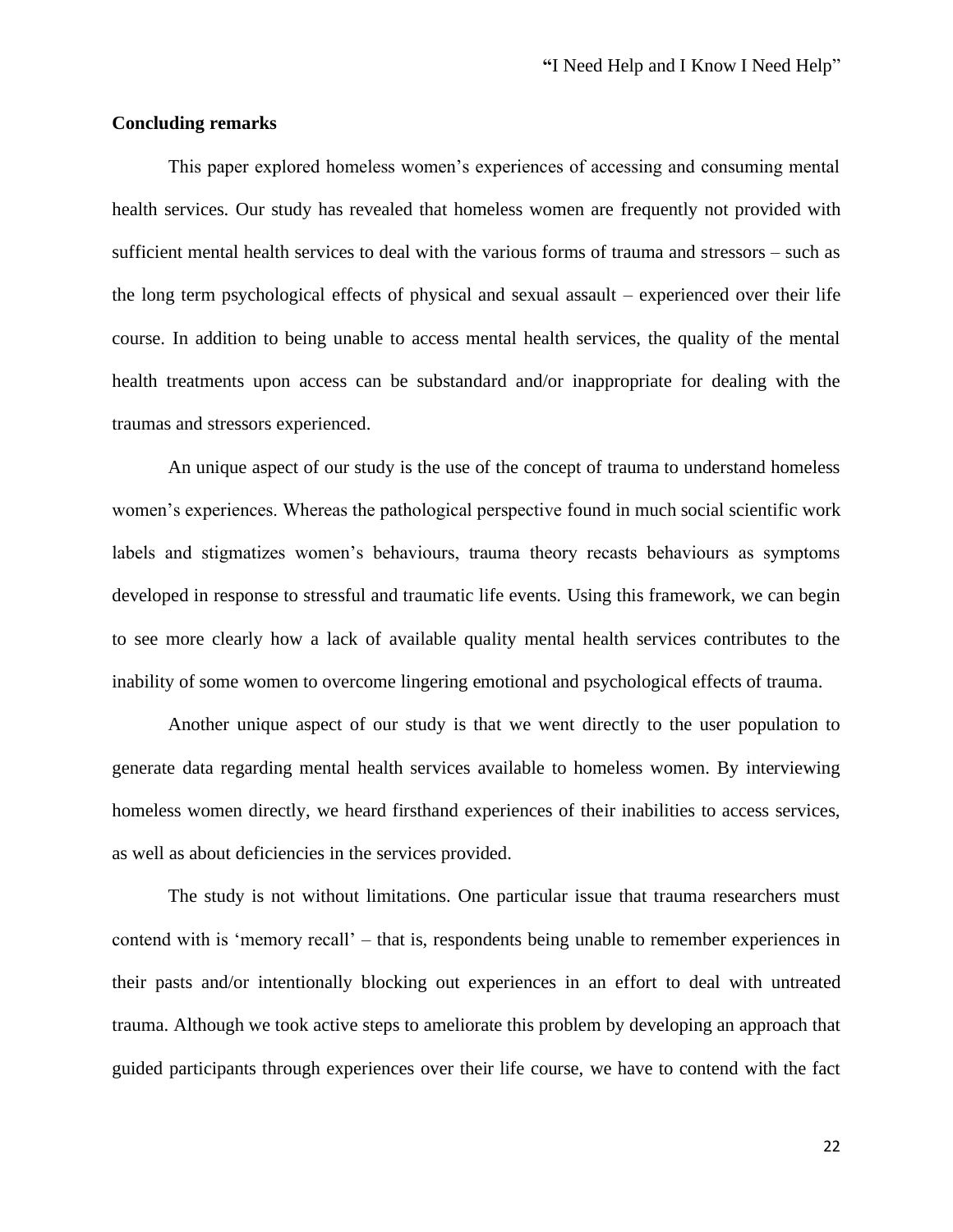that, despite our best efforts, reported rates of trauma may be lower due to under-reporting.

Second, a significant contributor to women's homelessness is domestic violence. In contacting service agencies, we experienced difficulties in accessing shelters that specifically accommodated victims of domestic violence. The main concern with conducting research at these facilities was confidentiality; immediately after filing complaints with police, the victims would seek shelter from their spouses. Although victims of domestic violence were represented in our sample, without the inclusion of domestic violence facilities, the reported rates are lower.

A final limitation of our study is that we limited our sample to include only homeless women who were utilizing the services of shelters. Thus, our sample excluded women who chose not to access service agency programs. Our justification for this decision was that our initial research interest was in access issues related to service provision, therefore we were seeking ought the experiences of existing service users. Had we not excluded non-service users from the sample, we may have encountered significantly higher rates of individuals with trauma, who had either had negative experiences with mental health services or refused to use such services.

Despite these limitations, this study clearly demonstrates that there is a need for greater access to quality mental health services for homeless women. We would also argue that there remains a pressing need for further empirical research in this area. Such future research should attempt to address some of the limitations we have identified, including gaining access to domestic violence shelters and to women who are not currently using community-based services. The most salient policy implication of such research is that it will create support for initiatives that not only increase access to mental health services for homeless women, but moreover increase the quality of care provided. In short, we need evidence that will help guide the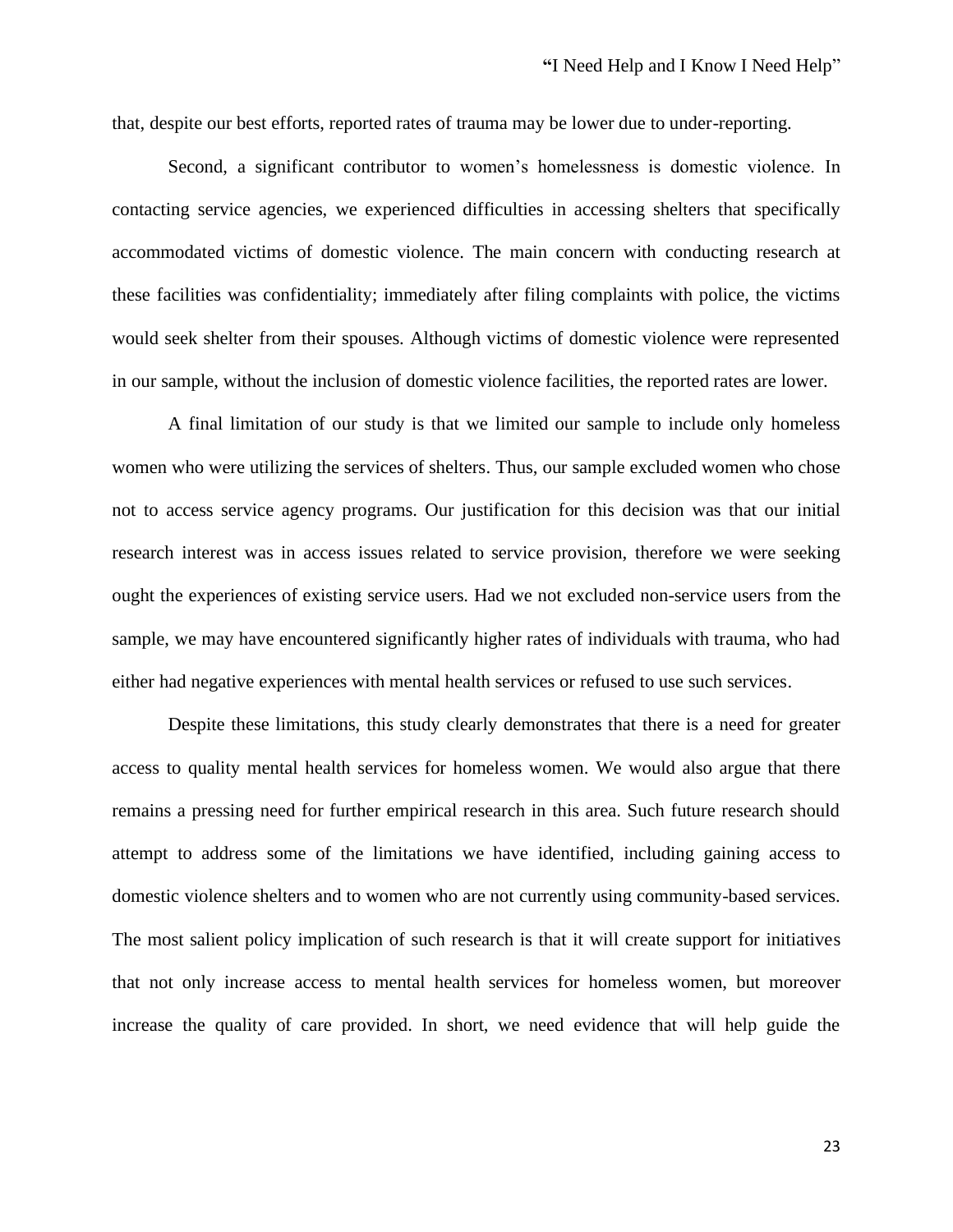development of programs and policies to improve health outcomes for this highly marginalized

section of the general population.

#### **References**

- Ambrosio, E., Baker, D., Crowe, C. and Hardill, K. 1992. *The Street Health Report: A Study Of The Health Status and Barriers to Health Care Of Homeless Women and Men in the City of Toronto.* Toronto, On.: Street Health.
- Boes, M. and K. van Wormer. 1997. "Social work with homeless women in emergency rooms: a strengths-feminist perspective." *Affilia, Journal of Women and Social Work*, 12(4): 408- 412.
- Browne, A., and Bassuk, S. 1997. "Intimate Violence in The Lives Of Homeless and Poor Housed Women: Prevalence And Patterns In An Ethnically Diverse Sample." *American Journal of Orthopsychiatry*, 67(2): 261-278.
- Cheung, A. and Hwang, S. 2004. "Risk of Death Among Homeless Women: A Cohort Study and Review of the Literature." *Canadian Medical Association Journal*, 170(8): 1243-7.
- Finfgeld-Connett, D. 2010. "Becoming Homeless, Being Homeless, and Resolving Homelessness Among Women." *Issues in Mental Health Nursing*, 31:461–469.
- Flemke, K. 2009. "Triggering Rage: Unresolved Trauma in Women's Lives." *Contemporary Family Therapy*, 31:123–139
- Goodman, L. and Dutton, M. 1996. "The Relationship Between Victimization and Cognitive Schemata Among Episodically Homeless, Seriously Mentally Ill Women." *Violence and Victims,* 11(2): 159-174.
- Goodman, L., Saxe, L., and Harvey, M. 1991. "Homelessness as Psychological Trauma: Broadening Perspectives." *American Psychologist*, 46(11): 1219-1225.
- Hatton, D. 2001. "Homeless Women's Access to Health Services: A Study of Social Networks and Managed Care in the US." *Women & Health*, 33(3/4): 167-181.
- Janoff-Bulman, R. 1992. *Shattered Assumptions: Towards a New Psychology of Trauma.* New York: Free Press.
- Lam, J. and R. Rosenheck. 1998. "The Effect of Victimization on Clinical Outcomes of Homeless Persons with Serious Mental Illness." *Psychiatric Services*, 49(5): 678-683.
- Levkoff, S., Chen, H. and Fisher, J. 2006. *Evidence-Based Behavioral Health Practices for Older Adults: A Guide to Implementation.* New York: Springer.
- North, C., Smith, E. and Spitznagel, E. 1994. "Violence and the Homeless: An Epidemiologic Study of Victimization and Aggression." *Journal of Traumatic Stress*, 7(1): 95-110.
- Padgett, D., Hawkins, R., Abrams, C. and Davis, A. 2006. "In Their Own Words: Trauma and Substance Abuse in the Lives of Formerly Homeless Women With Serious Mental Illness." *American Journal of Orthopsychiatry*, 76(4): 461–467.
- Padgett, D. and E. Streuning. 1992. "Victimization and Traumatic Injuries Among the Homeless: Associations with Alcohol, Drug, and Mental Problems." *American Journal of Orthopsychiatry*, 62(4): 525- 534.